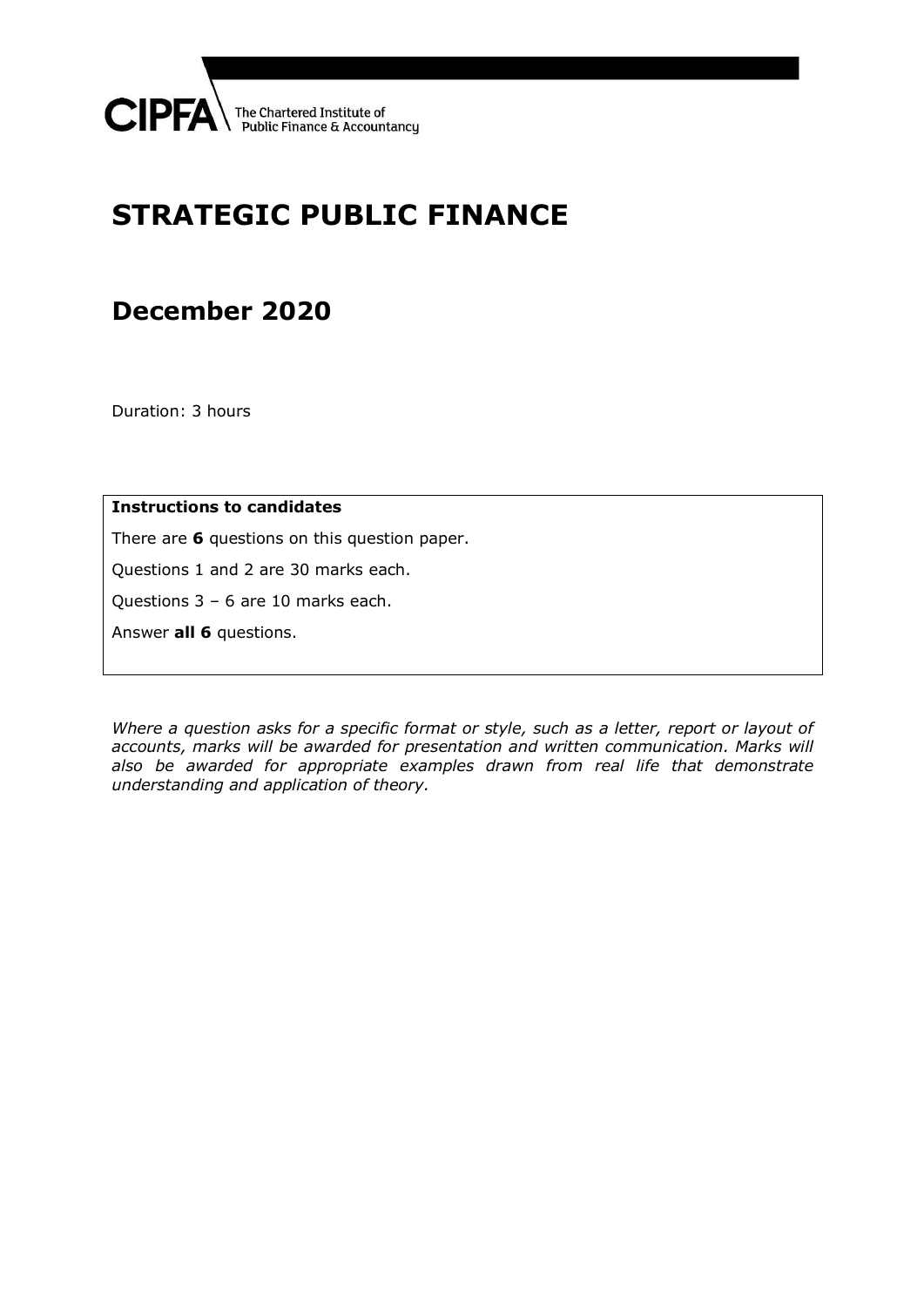## **Risks to financial stability for councils when commercial activities fail.**

**1**

External auditor Grant Thornton has raised concerns over the governance of Nottingham City Council's wholly-owned energy company Robin Hood Energy.

In a report presented to the council's audit committee on Friday, the firm noted an additional  $£13.3m$  of financing expenditure relating to the company compared with its draft accounts.

The expenditure was made up of an increase in the loss allowance for loans and quarantees to the company of £5.8m and the impairment of the council's £7.5m equity holding in the company to zero.

John Gregory, key audit partner at Grant Thornton, told the committee: "We have been very concerned for some time about the situation with Robin Hood Energy.

We had identified company governance as one of our three significant value-for-money risks for the year, the others being the council's financial sustainability and the management of major projects."

Robin Hood Energy was set up in 2015 by the council, as the first local authority-owned energy supplier.

Grant Thornton noted the reported losses of Robin Hood Energy had doubled from £11.4m to £23.1m and that a prior-year adjustment was also made, reversing a £200,000 profit to a £1.6m loss.

The council's 2018-19 accounts have not been signed off by auditors due to the concerns over the energy firm and a delay to the completion of its own audit.

The report said the delay to the audit of Robin Hood Energy stemmed from difficulties in resolving a range of audit queries and accounting firm BDO's concerns about the financial position of the company. [BDO were the auditors for RHE]

#### **Source: Public Finance 3 August 2020 Oliver Rudgewick**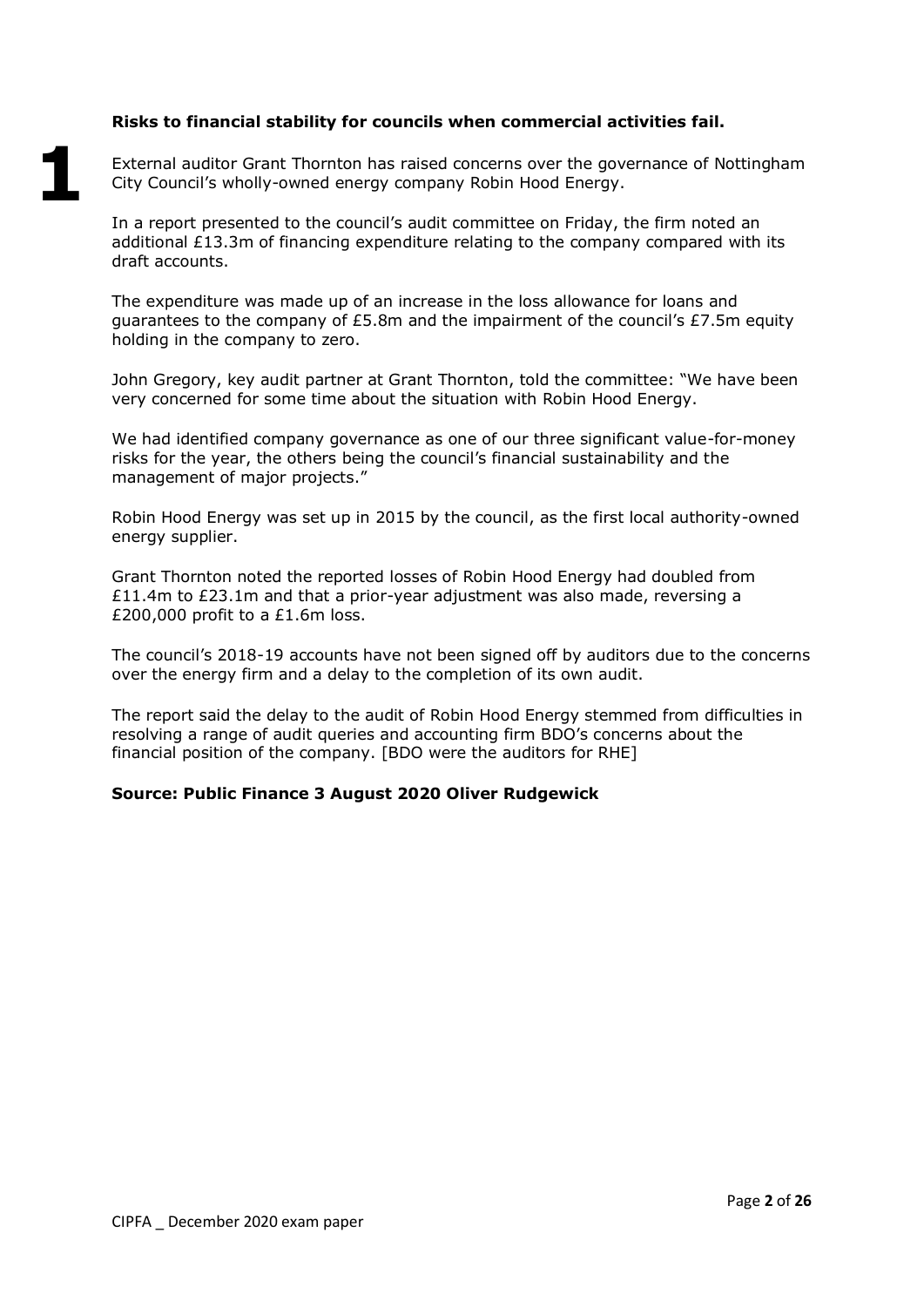## **Requirement for question 1**

a) Explain the role of auditors in organisations such as Nottingham City Council and the company, Robin Hood Energy. You should include reference to their influence on the financial strategy, and the types of reports the public sector auditors might issue, and the potential impact of such reports.

*(8 marks)*

b) When Nottingham City Council took the decision to establish an energy company, they should have considered the risks and returns relating to such and investment and business decision. Explain the responsibility of the CFO in relation to considering risks and returns before such a decision is made, and how the risk appetite statement (both for the organisation, and within the Council's Treasury Management Strategy) should help the decision making.

*(12 marks)*

- c) The auditors Grant Thornton raised concerns over the Council's financial sustainability. The following activities can help financial managers develop solutions to being more financially sustainable:
	- Long term agreements
	- Diverse sources of income
	- Seeking opportunities
	- Managing reserves

For each heading, discuss with examples why these activities could help to ensure appropriate levels of service are maintained.

*(10 marks)*

**(30 marks)**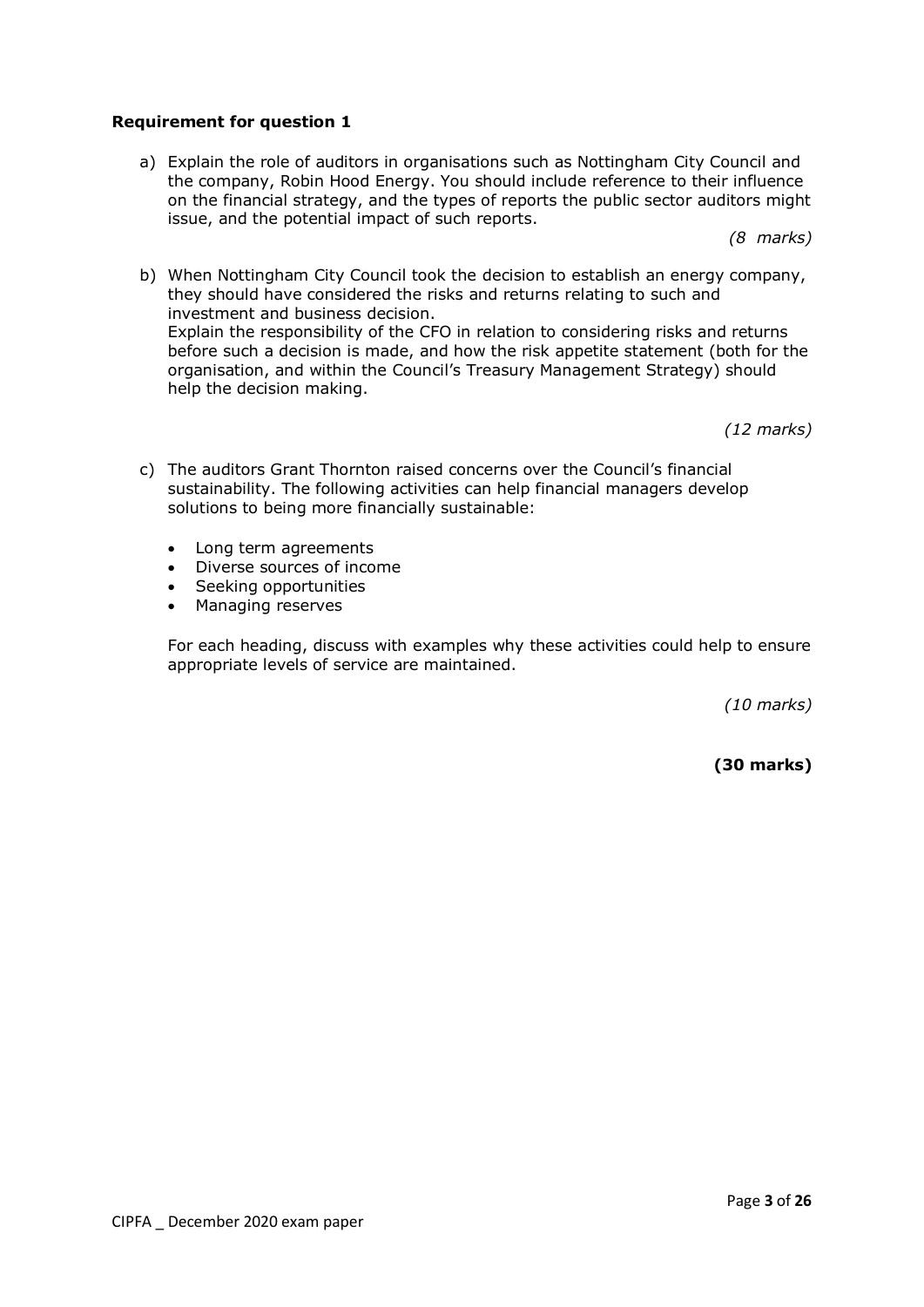## **The importance of business cases and controlling optimism bias through ethical financial leadership.**

The upcoming review of the UK Treasury's Green Book should limit private sector involvement in business cases to reduce complexity and increase transparency, according to think tank Centre for Cities.

The Centre for Cities criticised the use of proprietary economic models that companies do not make open to public scrutiny on the grounds of commercial sensitivity. It said: "While academic research standards require that benefit-cost models be published, public money is being spent on models that are produced by the private sector to shape public decision-making, yet cannot be investigated or critiqued."

The report said that both local authorities and private companies have an incentive to 'sweat' the benefit cost ratios (BCR) and make it look as high as possible so that their project looks more appealing compared to those prepared by other places.

The think-tank argued this has made the models too complex, and the increasingly complicated cost-benefit analyses are becoming less accurate.

The report found that there is a belief that projects with higher BCRs are, or should be more likely to win funding from central government. It added, this creates an 'arms race' in BCR modelling whereby increasingly complex and flattering economic cases are created to win funding from The Treasury.

Centre for Cities said that local government needs to have capacity to perform Green Book processes in-house and take on more of the political risk that development and good urban policy can involve.

## **Source: Public Finance – Oliver Rudgewick 28 Sep 20**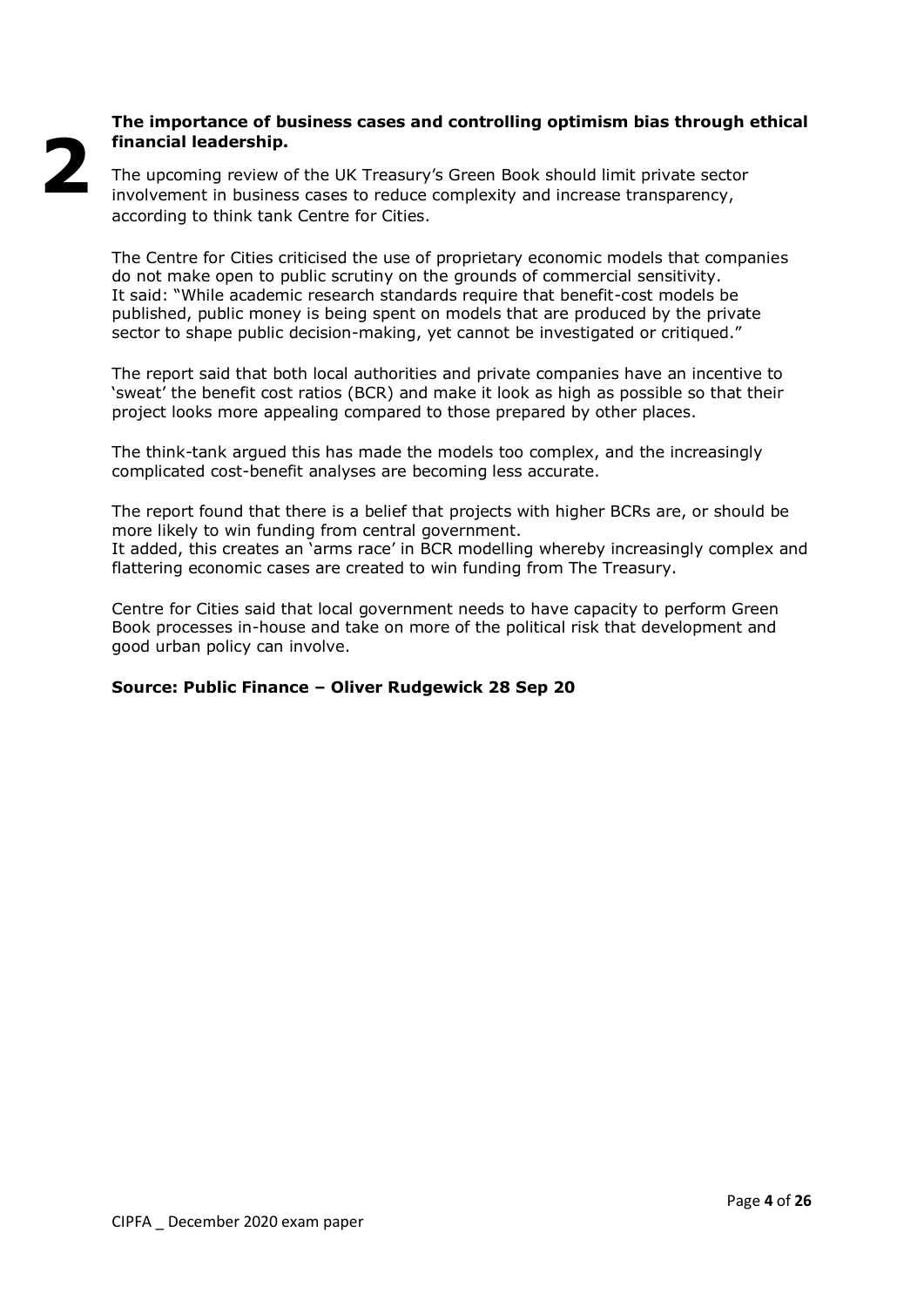## **Requirement for question 2**

- a) Provide a simple explanation of the purpose of each of the following four cases within the Treasury's Five Case Model for business cases.
	- Strategic Case
	- Financial Case
	- Commercial Case
	- Management Case

*(8 marks)*

b) Robust business cases should be produced for major projects following the Treasury's Five Case Model. Explain what should be included in the Economic Case, and why these considerations are important. Provide a short explanation about how optimism bias can be addressed.

*(12 marks)*

c) In the context of acting within ethical responsibilities, accountants need to be involved in developing solutions that are both 'attractive and right'. Explain the role of the CFO in relation to the Economic Case, and the ethical leadership that is required when fulfilling that role.

*(10 marks)*

**(30 marks)**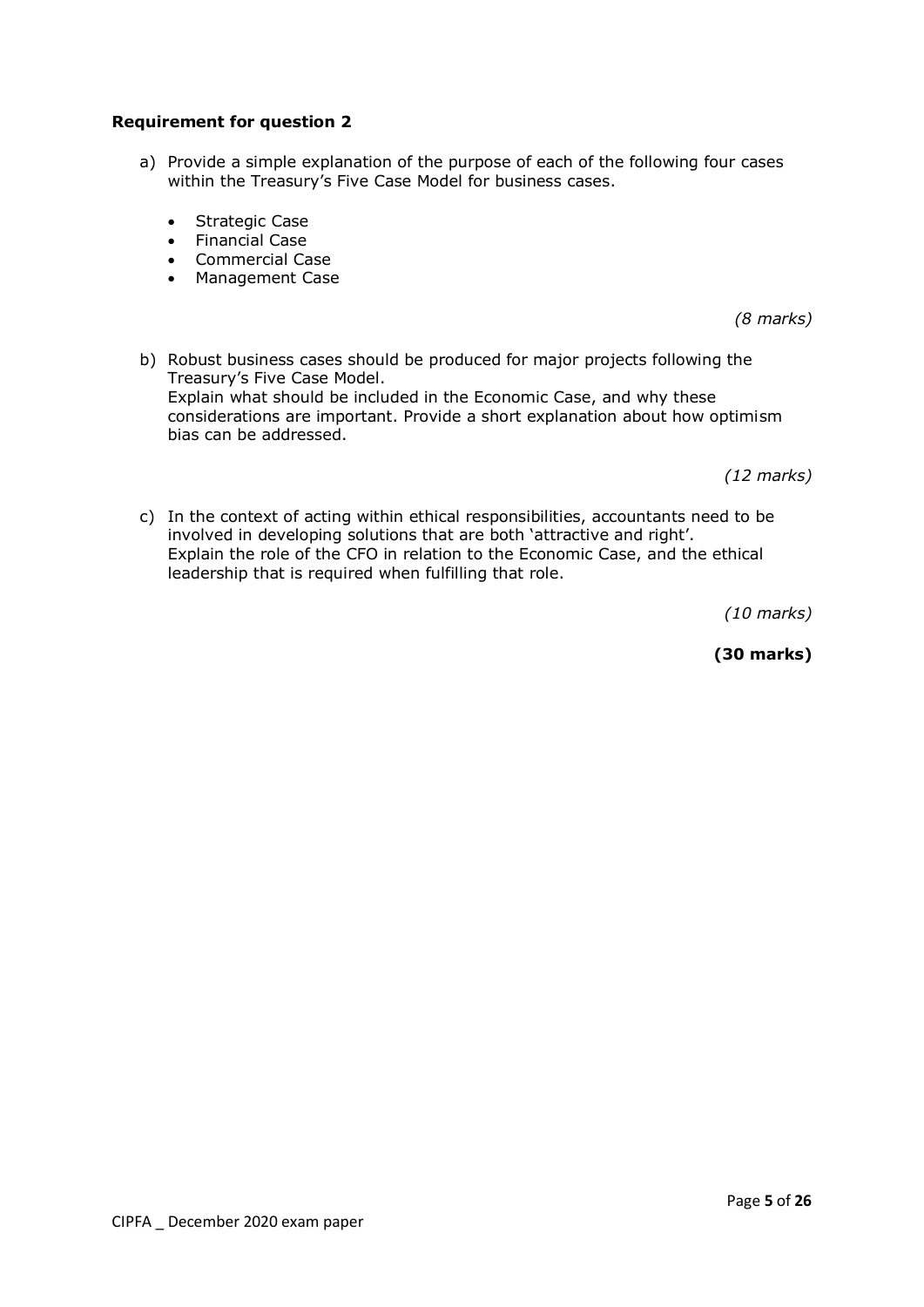Even before Covid-19, changes in local authority funding were forcing councils to look at different ways of generating revenue using their property assets. The pandemic may increase the trend towards using commercial structures to generate revenue (and capital) from land assets - as well as meeting social objectives.

The joint venture model is an established way of achieving this. At the end of July, Basingstoke and Deane Borough Council and Hampshire County Council became the latest authorities to sign such a contract with a developer  $-$  to deliver the £1.2bn Manydown housing project.

Requirement for question 3

a) Describe the characteristics of joint ventures as a type of collaboration.

*(4 marks)*

b) Discuss the advantages and disadvantages of joint ventures. Refer to examples where appropriate.

*(6 marks)*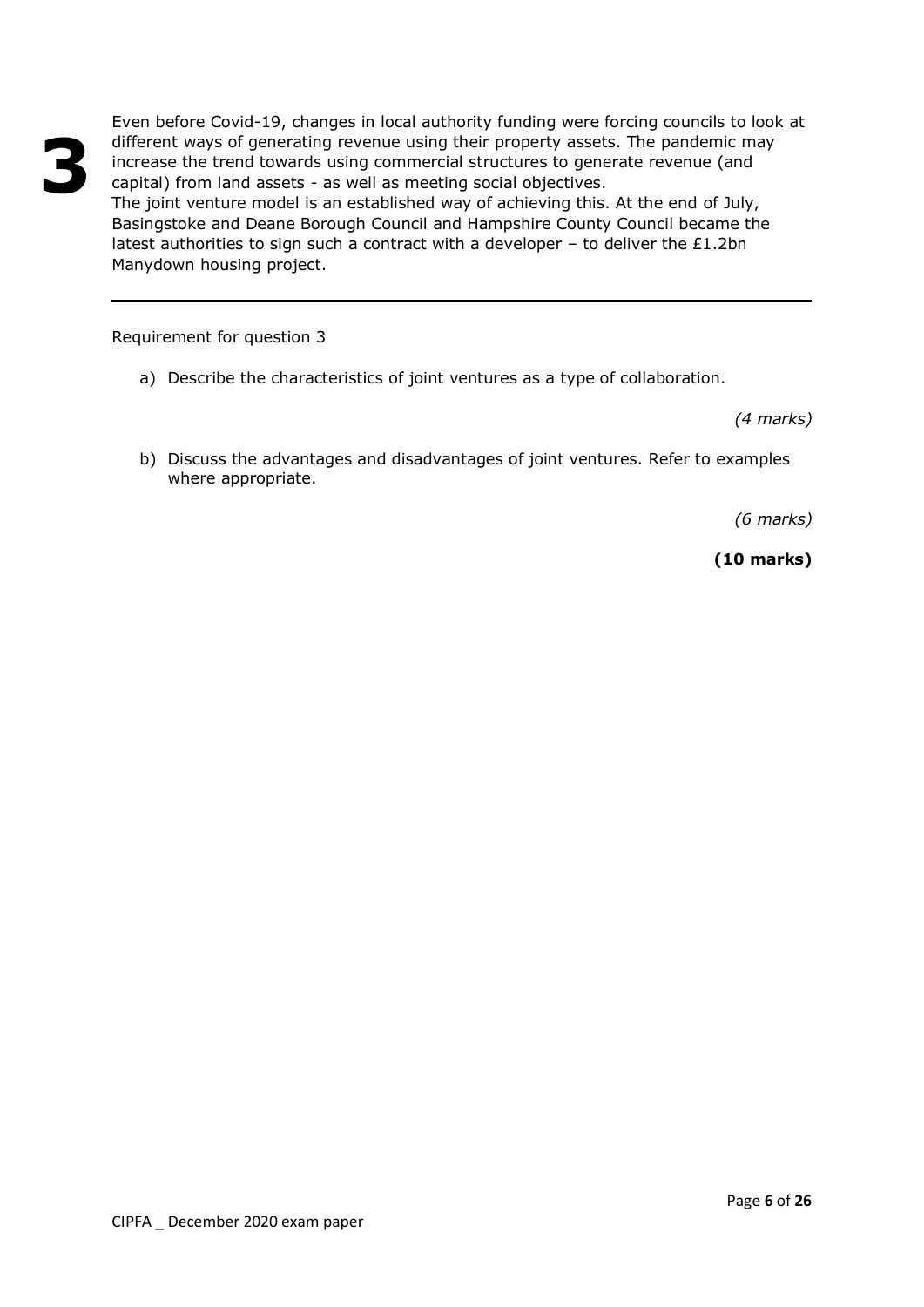## **Requirement for Question 4**

Identify **five** different charging / pricing methods. For each method identified, provide an example of a chargeable public service, and evaluate why that method of pricing might be most appropriate for that particular service. **4**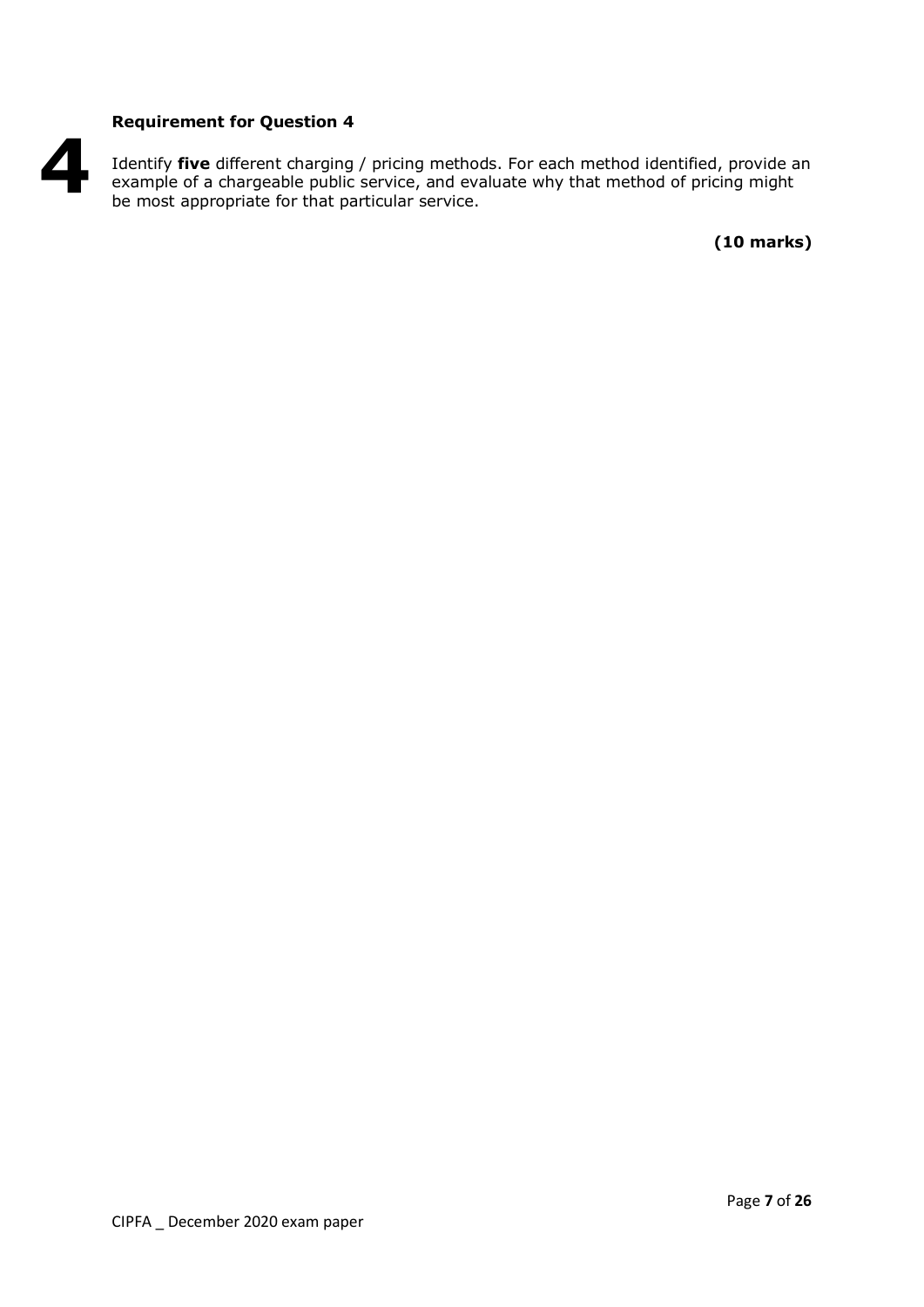Public/Private Partnerships (PPPs) are an established method for financing major projects, and even though the use of new PFI/PF2 arrangements have been sidelined in the UK, there is still significant use of PPP's in other countries, and a legacy of projects in the UK where the concepts must still be understood.

## Requirement for question 5

**5**

a) For a capital project of your choice (real or fictitious), give a brief description of your project stating any relevant assumptions

*(2 marks)*

- b) For your project, identify the risks and, giving reasons, who should bear that risk for any **three** of the following categories.
	- Design
	- Construction & development
	- Performance
	- Operating cost
	- Variability of revenue
	- Termination
	- Technology & obsolescence
	- Residual value

*(6 marks)*

c) Briefly discuss why PPPs are still considered a useful way of delivering major capital projects.

*(2 marks)*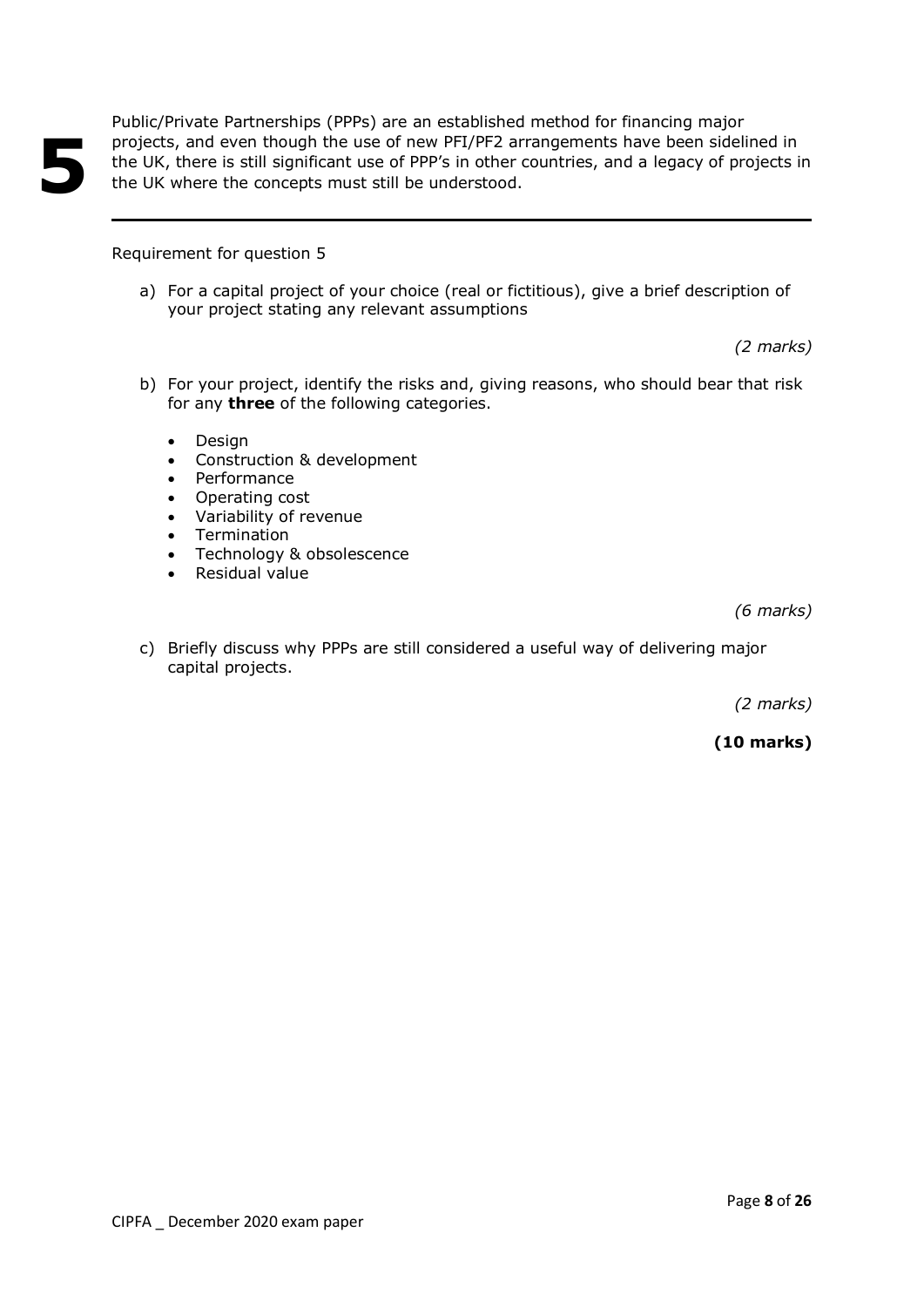Corruption remains a risk for any aid donor or recipient country.

Requirement for question 6

A.

**6**

i) Explain, with examples to illustrate your understanding, the term 'fungibility of aid'.

*(2 marks)*

ii) Using examples from your experience or learning, explain how corruption risks around aid distribution might be mitigated.

*(5 marks)*

*(7 marks)*

B.

PEFA uses a range of indicators to measure whether aid is being delivered effectively.

Outline the **disadvantages** of relying on a standard set of performance indicators to measure aid effectiveness.

*(3 marks)*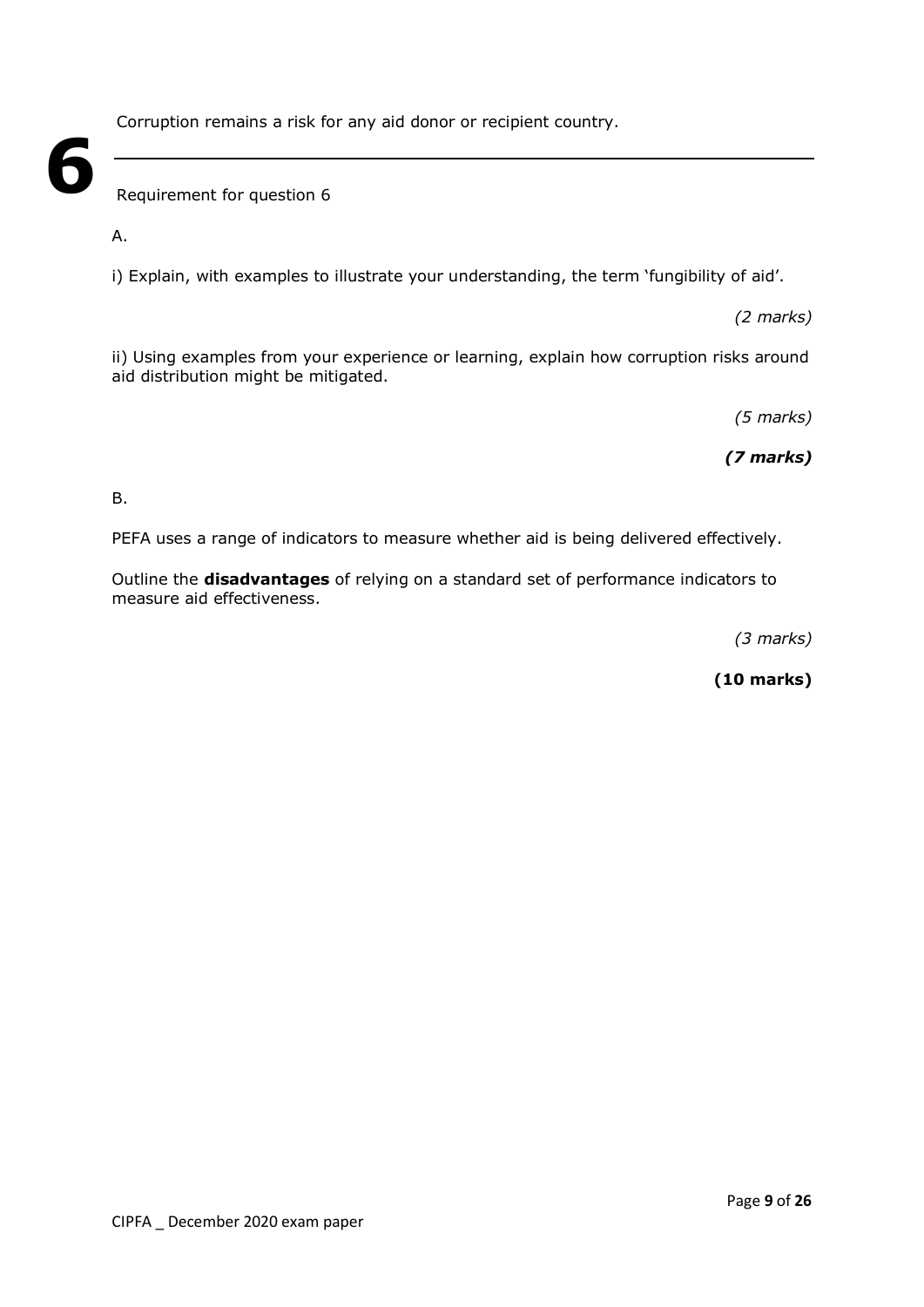## **Syllabus ref B1 WB 7**

a)

## **Auditors and financial strategy**

Auditors in the public sector and private sector both perform a regulatory role in accordance with relevant laws. In the UK, the **Companies Act** regulates the private sector (and is applicable to charities and other organisations that operate as companies), and guidance is provided by the UK governance Code. Candidates may refer to the two different auditors and their roles in this case, BDO for RHE and GT for the City Council. The Local Audit & **Accountability Act 2014** outlines the audit requirements for the UK public sector.

External auditors have an increasing influence on the development of financial strategy. Their influence is not only restricted to their opinion on the **truth and fairness** of the financial statements and the reporting of any material misstatements in the accounts but also on their assessment of **value for money**. This assessment may influence the organisations ability to **obtain funding** or their financial standing with banks and other lending institutions. This may have an effect on the organisation's ability to obtain **credit** for projects and investment.

The National Audit Office (NAO) have provided external auditors with guidance on assessing the **financial resilience** of a local authority and the strength of its arrangements in place to ensure good value for money is achieved. The approach will focus on matters that will highlight **risks** associated with significant projects or programmes, the strength of **governance** arrangements and the degree to which required savings have **robust** plans.

There may be further influence where the external auditors have undertaken **value for money** audits or **reports in the public interest**. These reports are in the public domain and can cause adverse publicity that leads to stakeholder action and changes to policy or even legislation.

In relation to Nottingham City Council, the auditors, Grant Thornton added a public interest report, which auditors are required to issue if they find significant issues with a council's accounts.

Candidates may gain credit for reference to other regulators or inspectors: As a financial manager, it is important to be aware of the range of regulators that exist for your type organisation as part of the finance manager's role is to understand the rules (financial and otherwise) within which the organisation must operate.

**Financial strategy and service alignment** to resources must be developed within the constraints of the regulators and inspectors and appropriate business and financial records must be maintained to demonstrate compliance to the inspectors.

The cost of compliance must also be taken into consideration when developing financial strategy, especially where the penalties for non- compliance could cause unnecessary financial pressures.

The public sector is subject to more regulation and inspection than the private sector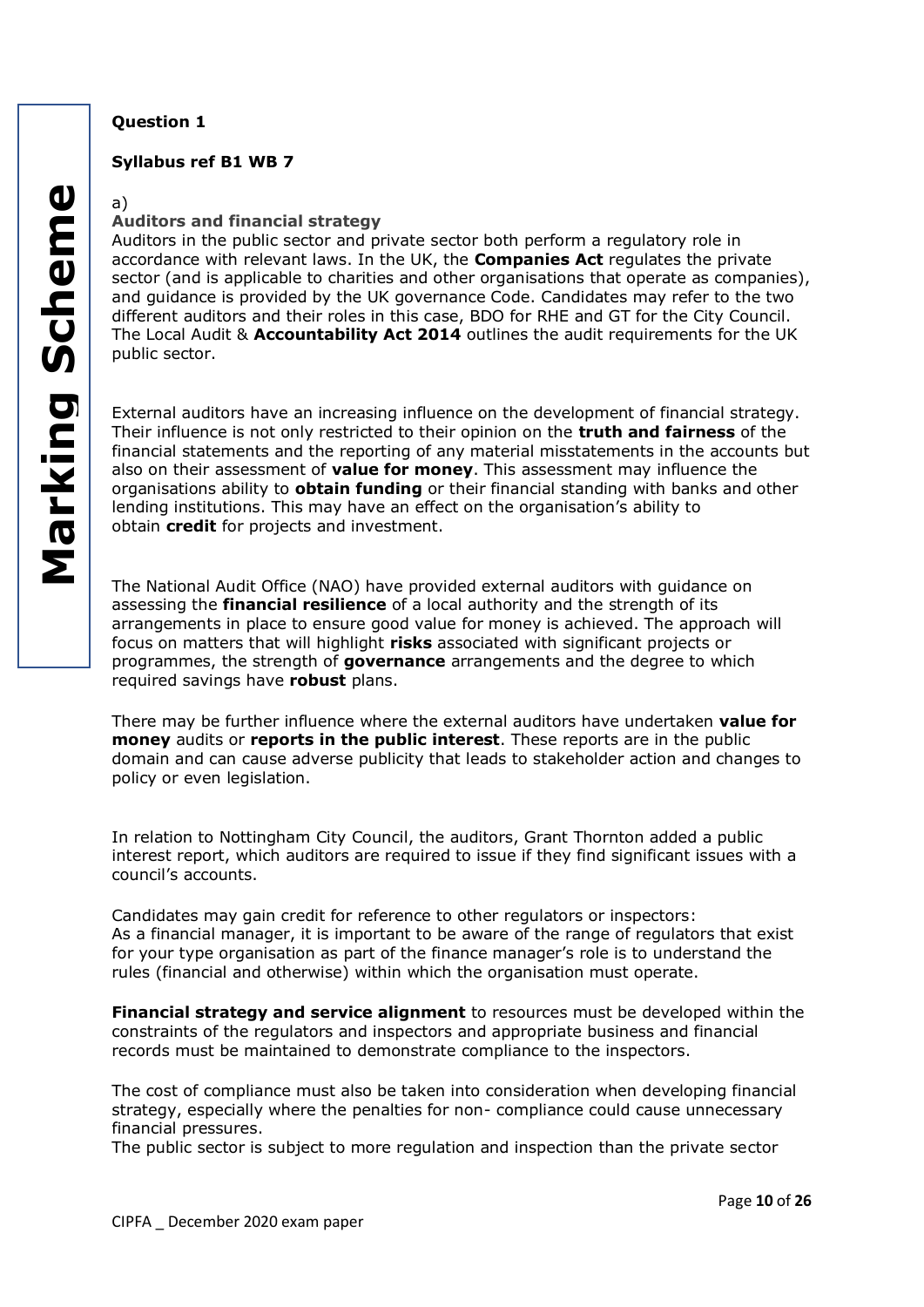because of the need to openly and independently demonstrates how public money has been spent.

Financial managers of public service organisations need to appreciate the interdependencies across organisations of budget planning when there is a wholly owned commercial company, where failure could have a significant impact on the public sector owner.

## **1 mark per relevant point, should cover across all three sections of the question – influence on financial strategy, types of reports and potential impact to gain full marks. (8 marks)**

#### b) **Syllabus Ref B3 WB3**

#### **CFO responsibility**

It is entirely the responsibility of the individual local council to interpret the legislation and determine the boundary of their activities, which would be deemed intra or ultra vires (within or outside of the law).

They have a responsibility to ensure the decision makers understand the financial implications of their choices, through clear reporting that shows this – positive or negative so that informed choices can be made.

The CFO should be the voice of reason, or realism, when investment plans could present significant risk to the Council, or are not aligned to the corporate objectives, and /or to the capability to deliver or afford the plans.

**Balancing risk and return in PS when investing or borrowing** There is always a high level of subjectivity when assessing risk for doing something new as we are essentially looking into the future: asset prices cannot be reliably forecast, nor can business decisions be predicted with certainty.

In the treasury management context, for both borrowing and investment, it is usual to work within a system of risk constraints and attempt to obtain best value within those constraints. The same applies with the investment in a company like RHE.

For investments in particular, CIPFA's Treasury Management in the Public Services: Code of Practice and Cross Sectoral Guidance Notes ('the Code of Practice') notes that the Parliamentary conclusion: 'in balancing risk against return, local authorities should be more concerned to avoid risks than to maximise returns' is relevant to all public service organisations and such organisations 'should ensure that priority is given to security and liquidity when investing funds'.

In other contexts, it may be necessary to obtain a certain level of return from investment balances and so the financial challenge is to achieve this with minimum risk. However, even in these circumstances, it would be unusual, and poor governance, for there to be no overarching framework of controls to mitigate the risks.

#### **Risk Appetite Statements**

A clear statement, which is explicit about the level of risk an organisation is prepared to tolerate, is essential to begin framing a sensible treasury strategy and indeed is referred to in Key Principle 2 of the Code of Practice.

CIPFA's Treasury Management Risk Toolkit for Local Authorities contains the following guidance for preparing such a statement, applicable to any sector: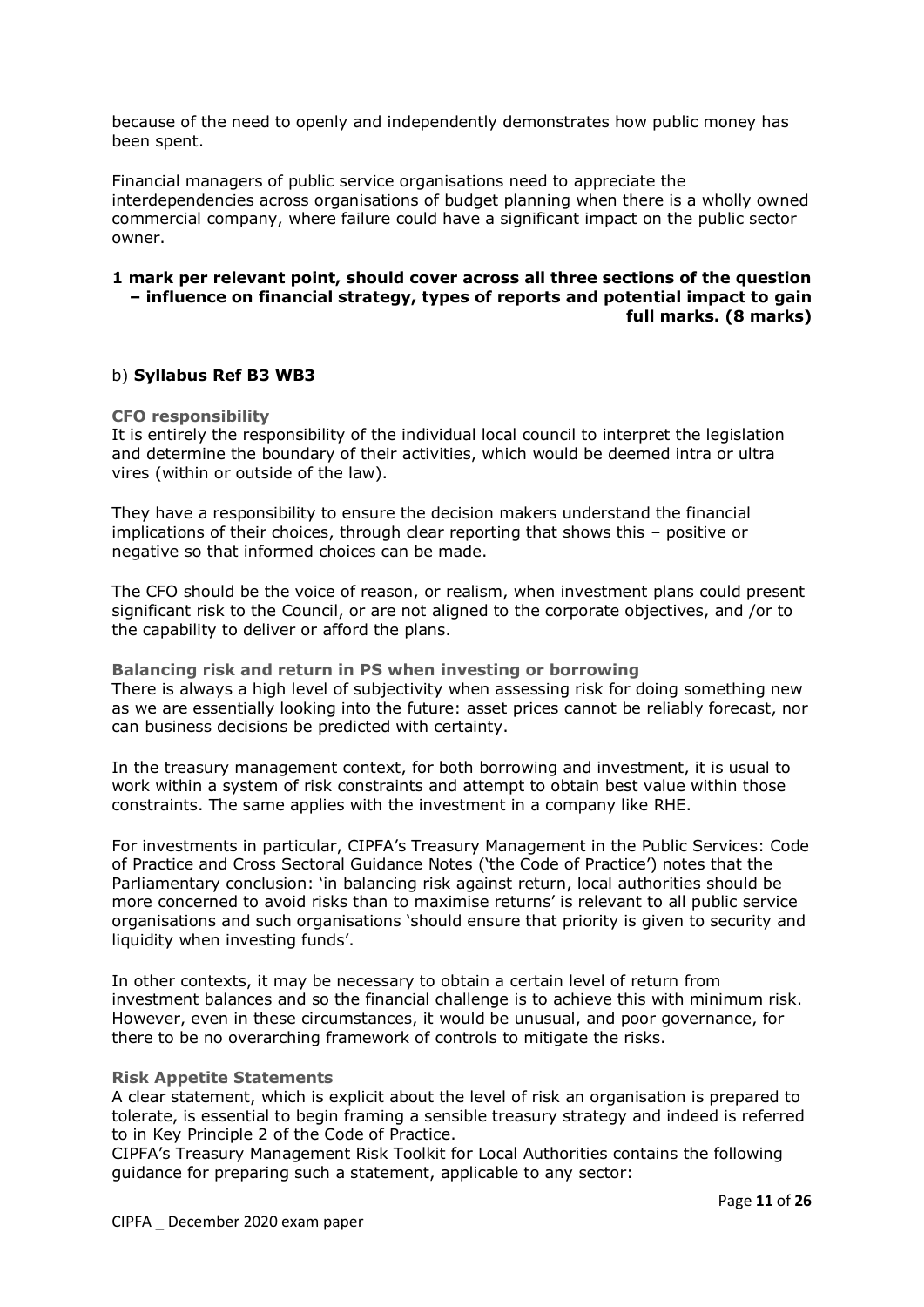1. The risk appetite statement should be compatible with any general statement of financial risk appetite in the authority's overall risk policy or risk register.

- 2. Preparation of the statement should take account of the materiality of treasury risks for the authority. An authority that is more or less debt free with a low level of investments may have a different attitude to treasury risk to an authority that has a relatively high level of debt or investments proportionate to its population or income.
- 3. The statement should flow naturally from the statement of the objectives of treasury management (and could therefore logically follow it in the authority's treasury management policy statement).
- 4. The authority's risk appetite may change over time. In times of greater financial difficulty, the authority may want a lower level of risk or revenue account volatility from its treasury operations. Or it might be more inclined to take risks on something like an energy company.
- 5. Statements are likely to be subjective, but one way to sharpen the focus might be to position the authority relative to other local authorities, e.g. 'the authority is not highly exposed to treasury risks and can therefore accept a higher risk portfolio than most other authorities' or 'the authority wishes to take a relatively low exposure to risk compared with most authorities'.
- 6. The statement should be consistent with the level of treasury skills and experience available to the authority. For example, if officers do not have time to manage credit ratings and credit analysis, the authority may decide to place its deposits with the government.
- 7. The statement should identify the main areas where the authority gives itself the freedom to take a position which is not the lowest risk, e.g. by investing in financial institutions or major projects not only in the government.

Any such statement will be driven by subjective influences, but good examples will enable qualitative and quantitative parameters to be considered when evaluating the risks around any investment decision.

All these elements should assist decision makers to be aware of the level of risk of their decision, and map it to the risk appetite statement for that type of activity to see if it is within the current appetite. Decisions that give rise to risks outside of the appetite of the organization should not be undertaken. If the risks associated with running an energy company had been properly explored and then compared to the risk appetite for a new activity like this, the decision whether to go ahead may have been different.

## **2-3 marks for CFO part, 9-10 marks for risk appetite references and TM Strategy references. Up to a total of 12 marks**

## c) **Syllabus ref B5 WB 10**

#### *Long-term agreements*

Using long term agreements can help reduce the risk of volatile funding by building in some certainty to long term financial agreements such as minimum guaranteed funding, and time bound release of funding to match budget cycles.

Financial managers should also seek to influence payments to contractors that limit price rises through the life of the contract, thus reducing the volatility of spending, so that smoothing of budgets can take place where volatile funding is likely.

#### *Diverse sources of income*

Financial strategy should ensure that a range of income sources is used wherever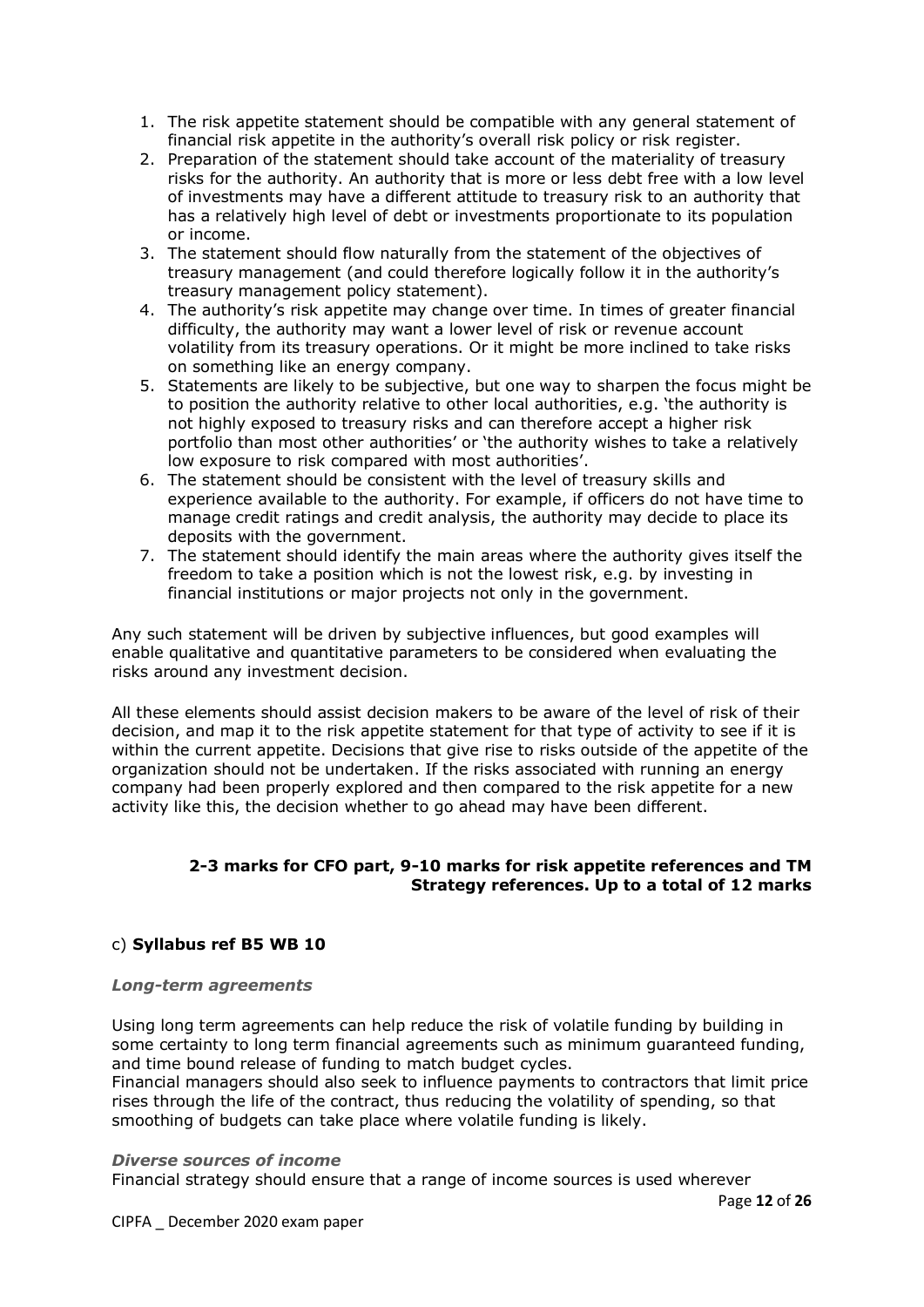possible to help smooth peaks and troughs in funding needs, and spread risk of funding loss. Reliance on one source – be it central government or one main benefactor – places an organisation in a much more financially risky position than one that is able to obtain smaller amounts of funding from a range of funding streams.

#### *Seeking opportunities*

The most successful organisations that rely on external funding sources are those who:

- keep aware of funding streams available
- have enough resources to seek funding (which can be time consuming)
- complete applications on time, as often the time frame for application can be tight

Examples of local authorities who have a dedicated officer for seeking grant funding from any source demonstrate that they are much more successful in obtaining funding, and obtain more funding than those councils who rely on officers applying for grants on a more ad-hoc basis as a small part of their day job. This has been seen in practice, where an external funding officer is employed and targets are usually set for generating grant income. Charities and third sector organisations employ dedicated staff to generate donations and fundraising and apply for grants.

#### *Managing reserves*

Managing reserves is a key activity for financial managers in all types of organsiations. Making decisions or recommendations regarding when to hold reserves (and where to invest them), and when to spend, are especially important when formulating strategies to cope with volatile funding.

## **1 mark per well-made point, should include some examples or limit to 7 marks. Answer should also be across all four headings to gain full mark**

(max 10 marks)

**Maximum 30 marks**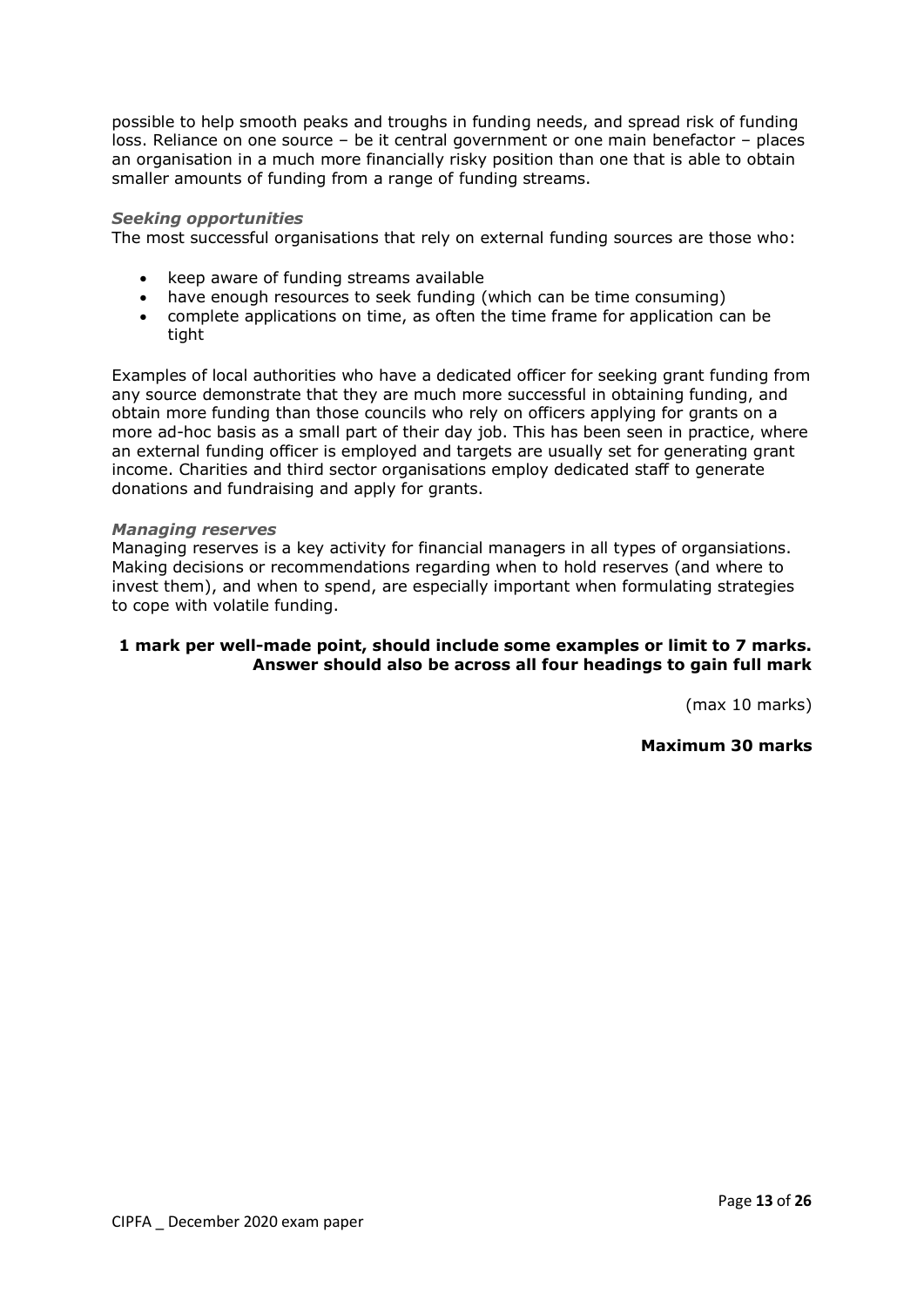## **Syllabus Ref C2 WB11**

#### *Strategic case*

The Strategic Case demonstrates how the proposal fits with the strategic objectives of the organisation, and how it will support the achievement of those objectives. It should present a robust and evidence-based case for change. This includes the rationale of why intervention is required, as well as a clear definition of outcomes and the potential scope for what is to be achieved.

#### *Commercial case*

The Commercial Case demonstrates how the preferred option will result in a viable procurement and well-structured project.

This section of the business case includes the planning and management of the procurement. It requires the organisation to set out how the preferred option for spend will be procured competitively, in accordance with European Union (EU) and Word Trade Organisation (WTO) rules and the current regulations for public sector procurement. It also requires the organisation to clearly specify the service requirements for the spending proposal in output terms, together with the anticipated charging regime and the allocation of risk in each of the design, build, financing and operational (DBFO) phases of the proposed scheme. In addition it includes the contractual arrangements and specifies the accountancy treatment to be used for the proposed service.

#### *Financial case*

The Financial case demonstrates that the preferred option will result in a fundable and affordable project.

This section of the business case requires the organisation to set out the capital and revenue requirement for the spending proposal over the expected life span of the project, together with an assessment of how it will impact upon the balance sheet, income and expenditure account and pricing (if applicable) of the public sector organisation.

Any requirement for external funding must be supported by clear evidence of support for the scheme, together with any funding gaps.

#### *Management case*

The Management case demonstrates that the preferred option is capable of being delivered successfully, in accordance with recognised best practice.

This section of the business case requires the organisation to demonstrate that the spending proposal is being implemented in accordance with a recognised Programme and Project Management (PPM) methodology and that there are robust arrangements in place for:

- change management
- contract management
- the delivery of benefits
- the management and mitigation of risk.

It also requires the organisation to specify the arrangements for monitoring during implementation and for post implementation evaluation, as well as for Gateway reviews (if applicable), and the contingency plans for risk management of the scheme.

This case requires the organisation to demonstrate how the spending proposal fits in relation to national, regional and local policies, strategies and plans and furthers the required outcomes.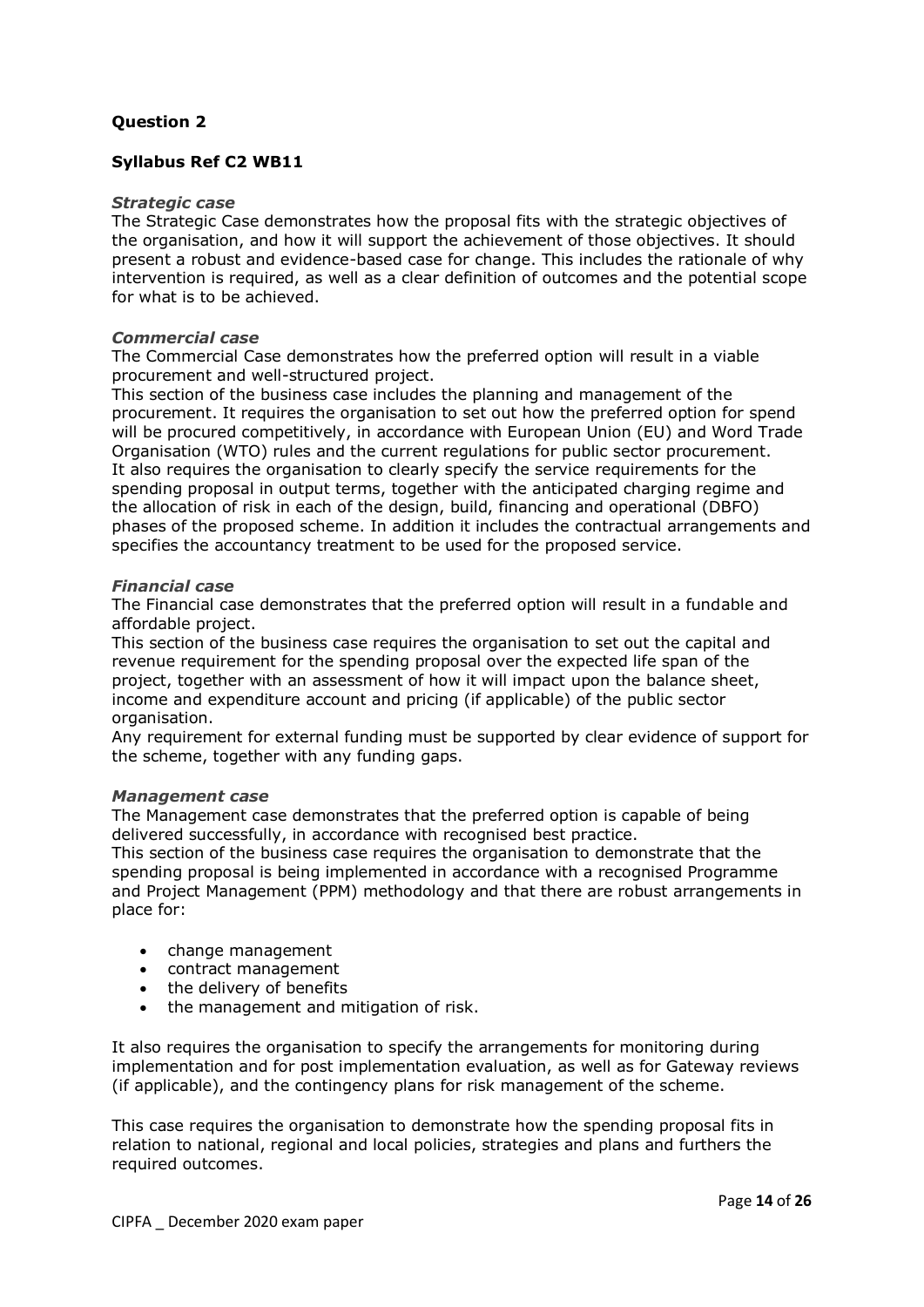## **2 marks per case, must describe PURPOSE of each (Total 8 marks)**

## b) **Syllabus Ref C3 Workbook 11**

#### *Economic case*

The main purpose of the Economic Case is to demonstrate that the spending proposal optimises value for money (for public services as a whole, rather than the individual organisation).

It explains how this is achieved by identifying and appraising a wide range of realistic and achievable options, known as the long list, in terms of how well they meet the spending objectives and critical success factors agreed for the scheme; and subjecting a reduced number of options, known as the short list, to cost benefit analysis (CBA)

The economic case should include the following:

| <b>Element to include</b>                                                                                                                                  | Why                                                                                                                                                                                 |  |
|------------------------------------------------------------------------------------------------------------------------------------------------------------|-------------------------------------------------------------------------------------------------------------------------------------------------------------------------------------|--|
| critical success factors (the<br>attributes essential to the<br>successful delivery of the scheme,<br>against which the available<br>options are assessed) | So that the reasons for<br>doing the project can be<br>clearly established.<br>Identifying the criteria by<br>which success can be<br>measured - Did we get<br>what we wanted?      |  |
| long listed options                                                                                                                                        | To ensure the full range<br>of options is at least<br>considered in the first<br>instance                                                                                           |  |
| short listed options (including do<br>minimum. Three or four is the<br>recommended number)                                                                 | To enable useful<br>comparison of the viable<br>options                                                                                                                             |  |
| status quo; do nothing option<br>(unless this is not credible)                                                                                             | So we can measure<br>whether it is worthy doing<br>the project - will it be<br>better than what we have<br>now, this might be<br>financial savings or<br>improved quality, or both. |  |
| economic appraisals of costs and<br>benefits with CBA                                                                                                      | To fully understand the<br>comparative costs, and<br>identify the benefits                                                                                                          |  |
| distributional analysis (where<br>relevant)                                                                                                                | To enable the<br>comparisons and ranges<br>of outcomes                                                                                                                              |  |
| optimism bias adjustment                                                                                                                                   | To ensure that the project<br>is realistic                                                                                                                                          |  |
| risk assessment                                                                                                                                            | To ensure the risks are<br>properly documented so<br>they can e appropriately<br>managed                                                                                            |  |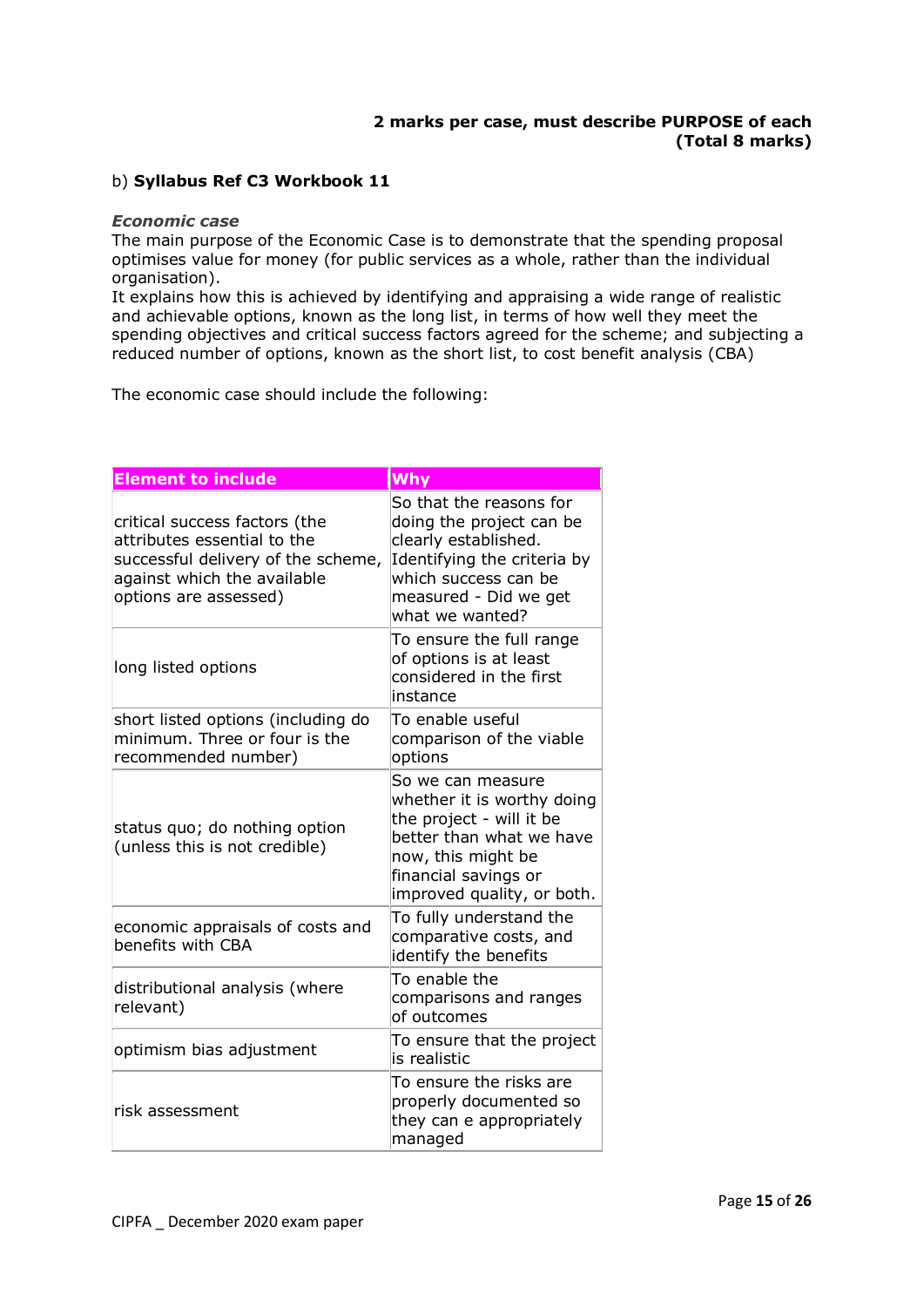| sensitivity analysis | To establish the impact of<br>changing some of the<br>variables, so the variables<br>with the most impact can<br>be managed where<br>possible |
|----------------------|-----------------------------------------------------------------------------------------------------------------------------------------------|
| the preferred option | $\mathsf T$ give clear indication of<br>the best option based on<br>all the analysis above to<br>support a decision                           |

#### **1 mark for defining the purpose of the Economic Case. ½ mark per element identified (left column) up to 4 marks that should be include in the case. Up to 5 further marks for explanation why these areas are important (right column). (max10 marks for this part)**

#### *Optimism bias*

Within both the public and private sectors, there is tendency for project appraisers to be overly optimistic, whereby appraisers tend to overstate benefits and understate timings and costs, both capital and operational.

To redress this tendency, appraisers should make explicit adjustments for this bias. These will take the form of increasing estimates of the costs and decreasing and delaying the receipt of estimated benefits.

Sensitivity analysis should be used to test assumptions about operating costs and expected benefits.

Adjusting for optimism provides a better and earlier estimate of key project parameters. Adjustments for optimism bias is designed to complement, rather than replace, existing good practice in terms of calculating project specific risk. It is also designed to encourage more accurate costing. Accordingly adjustments for optimism bias may be reduced as more reliable estimates of relevant costs are built up and project specific risk work is undertaken.

Adjustments should be empirically based – for example, using data from past projects or similar projects elsewhere, and adjusted for the unique characteristics of the project. Guidance for generic projects is available in the 'Public Sector Business Cases Using The Five Case Model' guidance, and should be used in the absence of more specific evidence.

Project appraisers should review all the contributory factors that lead to a cost and time over-run, as identified by the research.

The main strategies for reducing the bias are:

- Full identification of stakeholder requirements (including consultation).
- Accurate costing.
- Effective project management and risk management.

#### **1 mark per point for depth around how to manage optimism bias up to 2 marks.**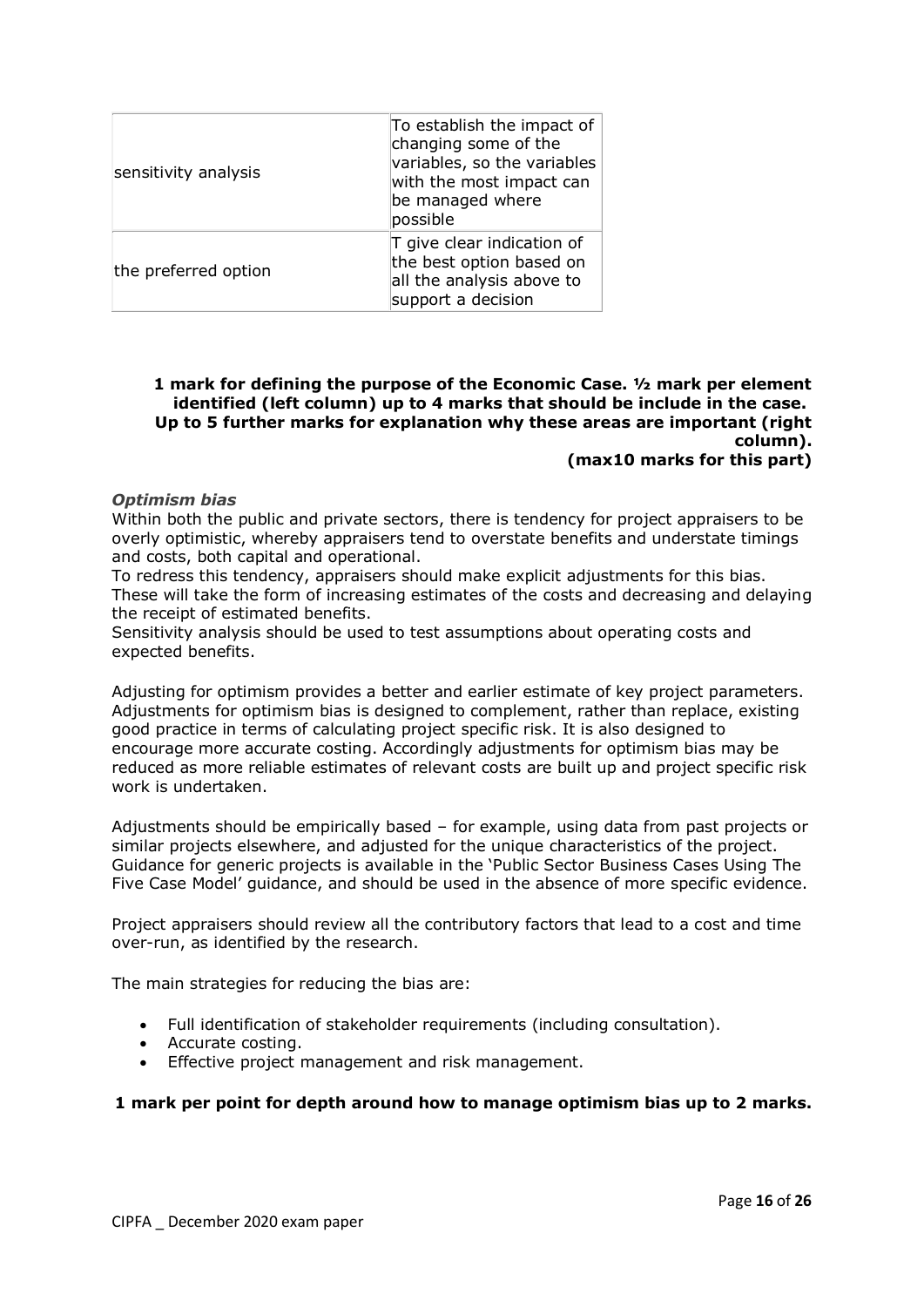## c) **Syllabus Ref B2 Workbook 8**

Morals and values lie at the heart of ethical leadership. Our morals come into play when we are called upon to make a judgement. Within the financial leadership role the decisions are seldom clear-cut as to whether the decision is 'good' or 'bad', as we must factor in the needs and requirements of a multitude of stakeholders.

Our values come from our experiences in life and the culture and societies we live in. Again, for a leader in public service he or she will be dealing with employees and citizens from a wide variety of cultures and backgrounds.

Ethical leadership is therefore not just about following the rules: it is about acknowledging the rules and setting boundaries for action, while treating people fairly and with respect.

For all of these reasons, leading a public service organisation comes with a lot of pressure and difficult decisions to be made. Solutions must be supported by evidence, and stand up to scrutiny, as well as be within the legal parameters for the sector. For example, when developing a business case, the CFO must scrutinize all the financial and economic calculations, assess for accuracy and for optimism bias, and alignment with strategic plans.

#### *CFO Role*

The specific financial responsibilities in the economic case will include identifying financial constraints and dependencies such as grant conditions that may be attached to funding. The CFO will normally have responsibility for providing suitable financial calculations, including cost benefit analyses, for the options that are selected. They may not be involved in the option selection itself, depending on the nature of the project. The CFO will take some responsibility for ensuring the risk assessments have been properly carried out, and particularly that the financial risks have been appropriately evaluated. The CFO has a critical role in challenge around optimism bias, and performing sensitivity analysis.

#### **1 mark per point, must cover ethical issues, and the general role of CFO in economic case development for full marks 4 marks for general role, up to 6 marks for ethical issues** (Total 10 marks)

**Maximum 30 marks**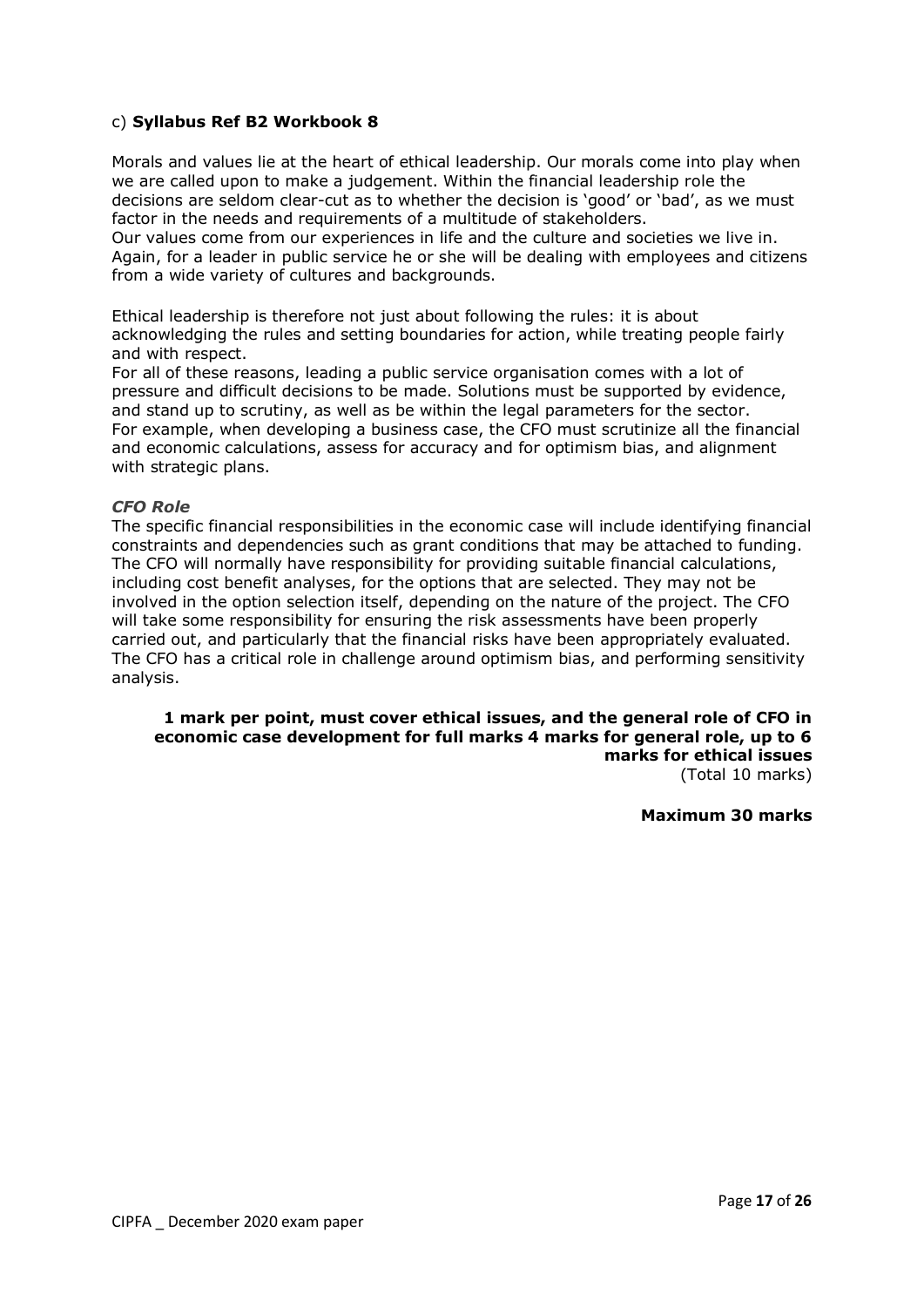## **Syllabus ref C5 Workbook 12**

a) Characteristics of joint ventures

- A JV is 'an arrangement between two or more parties who pool their resources and collaborate in carrying on a business activity with a shared vision and a view to mutual profit'.
- When two organisations invest funds into creating a third jointly owned organisation, it is called a joint venture. As the joint venture can access assets, knowledge and funds from both of its partners it can combine the best features of those organisations without altering the parent organisations. The new organisation is an on-going entity that will be in business for itself, but profits are owned by the parents, in the proportions specified in the set-up agreement.
- In the context of public services, we find several key ingredients. There is a contribution of resources, assets and skills from both parties. Public bodies must consider carefully the terms on which they make their staff and assets (land, equipment, brand, intellectual property rights etc) available to the new venture. Does the organisation have the necessary powers and consents to set up the arrangements? Specific protections apply to the workforce under TUPE (the Transfer of Undertakings – Protection of Employment regulations) and the Cabinet Office Statement of Practice.
- The JV is usually about starting a new business, which must have a clear business plan, identifying risks, and the demand for services or products to be supplied. The JV may also consider if there is a wider market beyond the host area that can be exploited to generate more revenue.
- In most cases, the JV involves establishing a new limited company in which the public sector organisation and the private or third sector partner each take a stake. The terms of the joint venture agreement are very important. Areas to consider are the agreed strategy and business plan, relative shareholdings and capital contributions, policies on reinvestment of profits versus distribution, decisions on which unanimity is required versus decisions taken by majority and, crucially, the exit provisions if things don't go to plan or if one party wants to sell its stake.

## **1 mark per well described characteristic up to a total of 4 marks.**

## b)

- Some authorities with long-standing JVs have found it difficult to extricate themselves from arrangements that are no longer fit for purpose or perceived as too expensive. For example, Liverpool City Council's JV for IT services with BT plc is ending after reports that BT would not agree to cutting the cost of the £70m-ayear deal any further than the £5m a year over three years they had negotiated.
- There must be genuine joint working around a shared vision. Many JVs come unstuck because the partners have not invested enough time initially in considering explicitly both parties' objectives. The public sector organisation may wish to achieve a step change in affordable service provision by levering in new investment, technology and improved business processes; the private sector partner may desire a defined level of profit and to use the contract as a springboard to capture more market share. A good JV has an appropriate balance of shared risks and rewards. The public sector organisation should negotiate an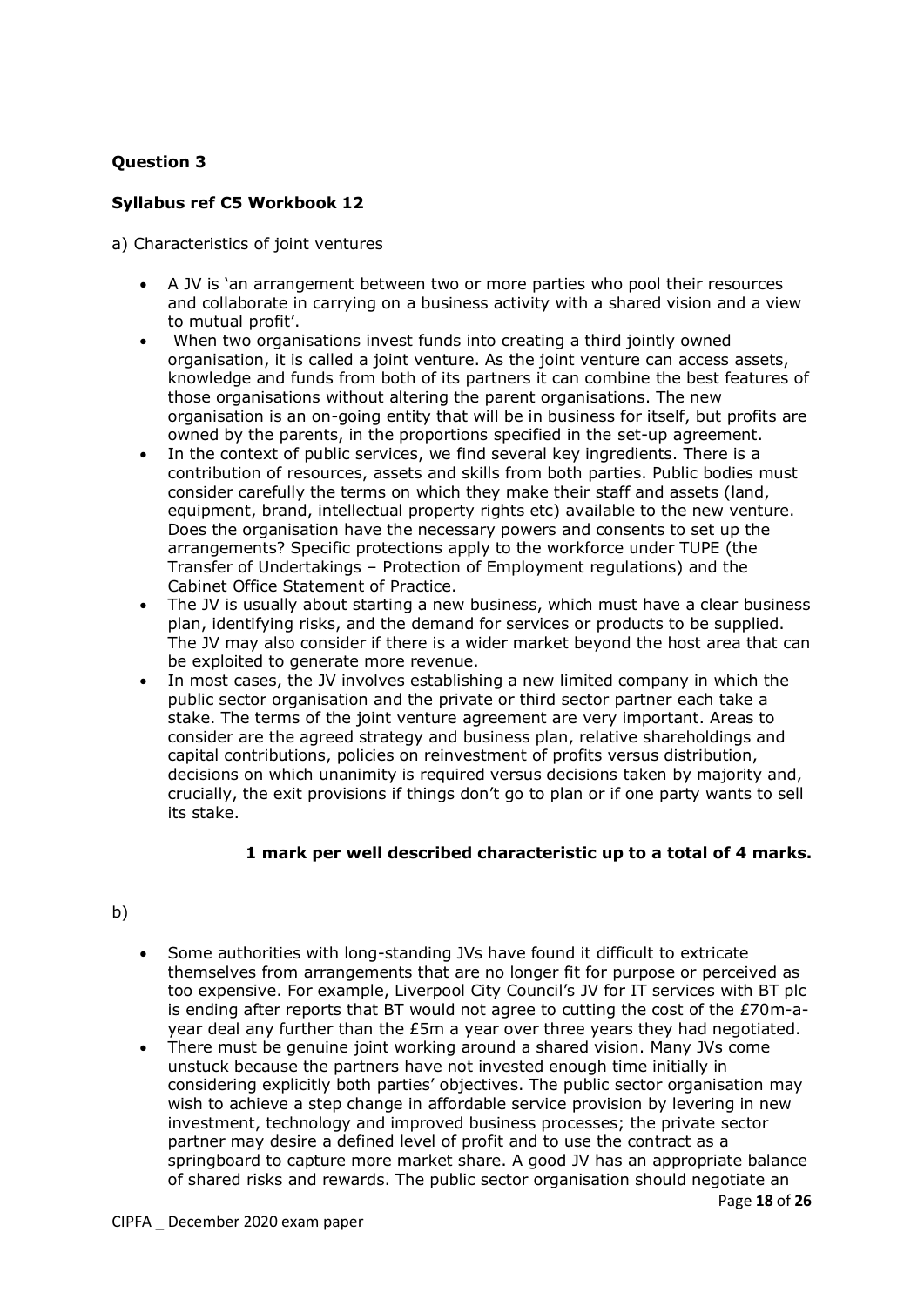appropriate share of future rewards, but must also expect to shoulder some of the risks of making the business successful.

- JVs are useful vehicles to combine resources and skills, to secure greater market power or better access to markets. A new corporate entity can help to ring-fence more risky trading activities, or develop a distinct brand or business culture outside the strictures of the host authority (such as borrowing controls, pay scales and corporate overheads).
- Partnering with an outside organisation may bring access to new technology, lean business processes and technical knowhow. Kent County Council is currently exploring a JV model for its legal services function. Having developed a successful in-house trading unit, the next logical step has been to seek an external partner who can bring investment in new case management systems, marketing and business development techniques to achieve greater reach in public sector legal markets, beyond simply servicing the host authority.
- For a public sector organisation, a JV in which they hold a shareholding provides an opportunity for 'value capture' – as the business takes off, their shareholding should increase in value. The shareholding and directors on the board provide a 'seat at the table', visibility and transparency on the money flows and activities of the business: areas of obscurity frequently criticised in more traditional outsourcing and PFI arrangements
- Authorities must think carefully about governance and accountability arrangements. There is still an expectation from the public and media that senior officers and politicians should be accountable for services. They must have appropriate mechanisms to monitor the JV's performance and risks. Structured correctly, around a true shared goal, JVs can be very effective ways for authorities to leverage investment and new skills to transform infrastructure and service delivery.

|               | <b>Advantages</b>                                                                                             |                | <b>Disadvantages</b>                                                                                                                                                         |
|---------------|---------------------------------------------------------------------------------------------------------------|----------------|------------------------------------------------------------------------------------------------------------------------------------------------------------------------------|
| i)            | A JV would normally have a distinct<br>organisation is created, a limited liability<br>company or partnership | $\mathsf{i}$ ) | Authorities that own the JV lose<br>some control to the JV                                                                                                                   |
| ii)           | The JV is owned by at least 2 parties who<br>share the risks and rewards of ownership                         |                | Responsibilities for services are<br>transferred to the JV                                                                                                                   |
| $\mathsf{ii}$ | The parties can either be public or private<br>sector organisations                                           |                | Legal responsibility rests with the<br>owners                                                                                                                                |
| iv)           | The JV can focus on particular services and<br>objects                                                        | iv) l          | There should be reconcilable<br>differences between shareholders,<br>particularly on service standards<br>and levels as well as financial<br>investment and financial levels |
| V)            | Directors and staff can create a distinct<br>culture, style and approach that best serves<br>its purpose      | V)             | Additional governance<br>arrangements required to reconcile<br>any differences of opinion by<br>owners over future direction of the<br>1V                                    |
| vi)           | Delivery of services avoids political<br>interference                                                         | vi)            | Staff may need to transfer<br>employment to the JV                                                                                                                           |
| vii)          | The JV can trade further afield with other<br>public sector to generate economy of scale<br>and diversity     |                |                                                                                                                                                                              |
| viii)         | Shareholders benefit from any dividends<br>paid                                                               |                |                                                                                                                                                                              |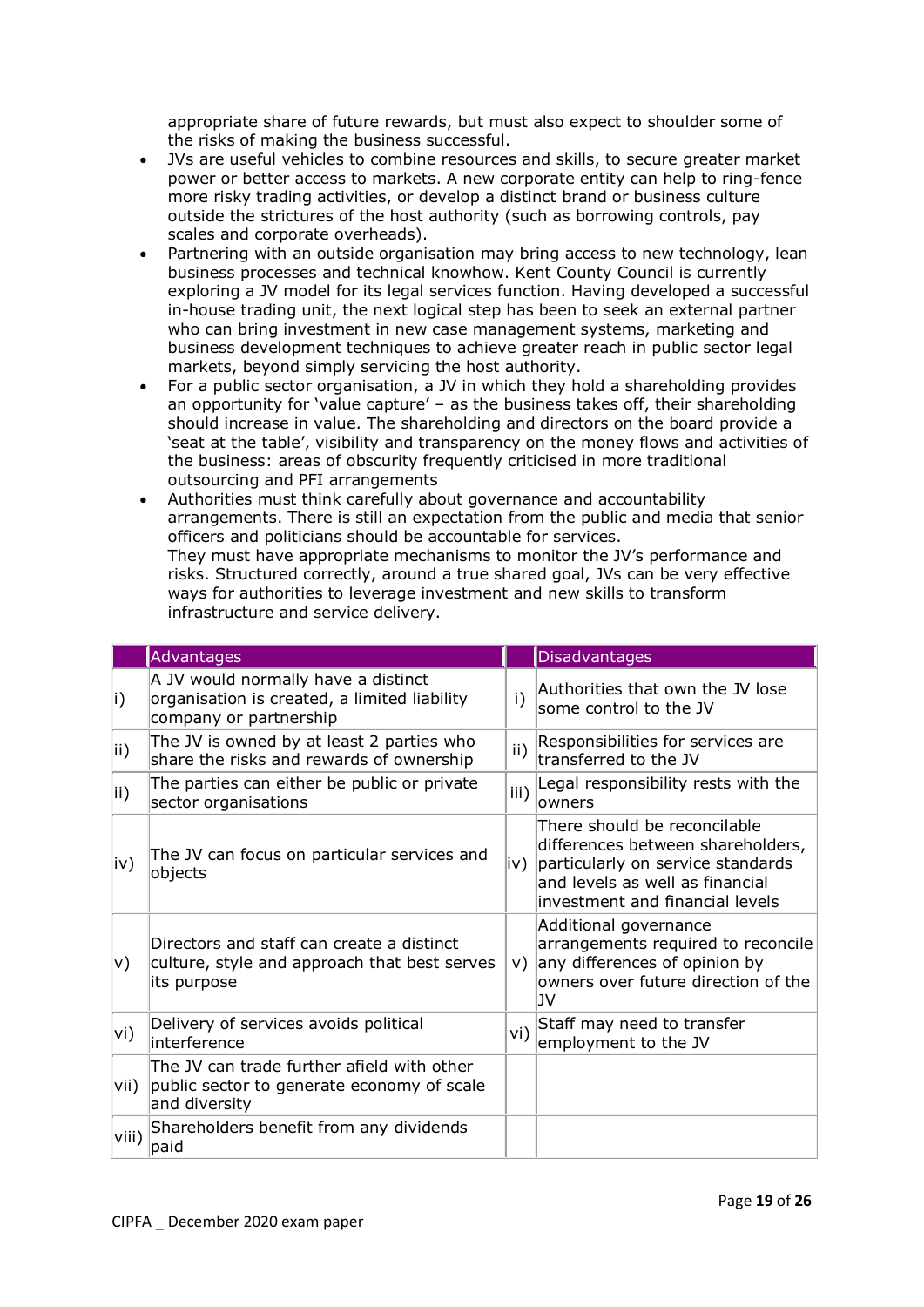**½ mark per point to cover both advantages and disadvantages with explained examples.** *(6 marks)*

**Maximum 10 marks**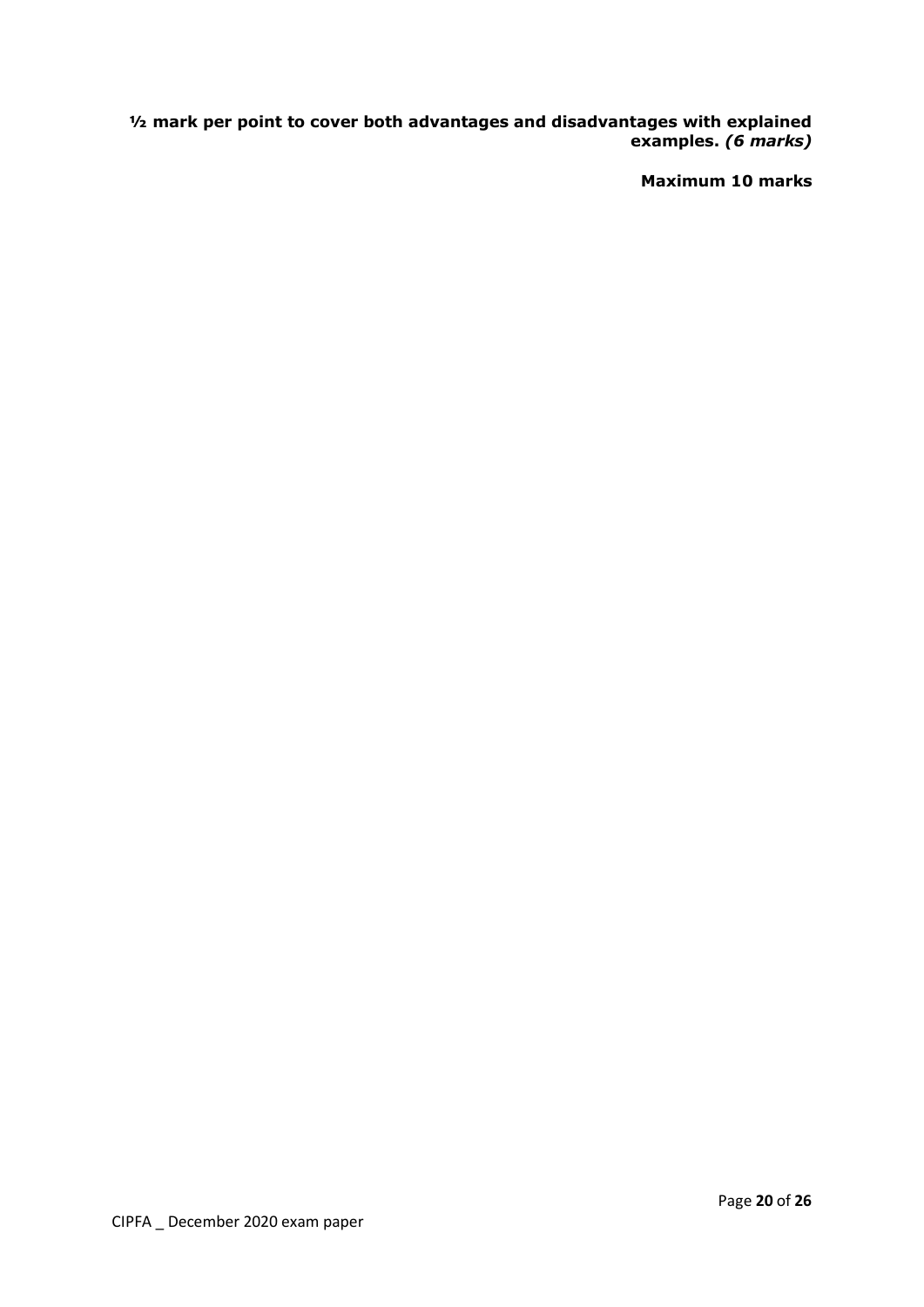## **Syllabus ref A6 Workbook 6**

a) The following list of charging methods that may be used in public services is not exclusive and there will often be some overlaps between the methods being described. The key thing for finance managers is that they should be aware of the different types of methods, consider when it is appropriate to use that method, depending on the nature and the charge, and the purpose of that charge.

#### **Variable costing**

Only charging clients with the variable/incremental costs of the services rendered. This would be appropriate for a service where the fixed costs are incurred regardless of the number of people using the service. An example might be use of a chapel for a memorial service at a cemetery. The fixed costs of the building will be the same whether it in use or not, the variable costs would be related to utilities and staff to open and supervise its use.

#### **Partial overhead charging**

All variable/incremental costs are recovered, but only a proportion of fixed costs. The same proportion of overheads could be applied to chargeable services or could differ in relation to the services being provided. This is similar to above, but might be used where the service is less sensitive, like the hire of a hall rather than the use of a chapel. Using a hall for a party and adding some costs for recovering general maintenance could be considered appropriate charging.

#### **Full cost charging**

All costs incurred in the provision of a service should be charged in this instance. Thus no subsidy will be required. This would normally be for a completely discretionary service, and where you did not want to make a profit (or were prohibited from doing so in law), but also had no interest in influencing behaviour or usage.

#### **Full cost plus a profit margin**

A charge is set in order to create a surplus that will subsidise other services. This could be used for peripheral services that occur as a side issue in an organisation's service provision. For example, the pricing-out of halls of residences during student vacations. However, there may be an argument for charging these on a marginal cost plus basis. This would gain competitive advantage and recognise that colleges need to have the residences regardless of vacation use, so any extra contribution which can be earned is a bonus.

#### **Going rate charges**

This rate would reflect that set by other public sector service providers in other localities. It ignores any differences in service and the specific cost structures of the different localities.

It may be based on the idea of inter-jurisdictional equity, meaning that the public should be able to receive the same service as is available in other similar locations, at the same charge. Things like charges for leisure facilities, as wildly different charges in localities might drive users to cross boundaries to get a cheaper swim.

#### **Demand - orientated charging**

At its simplest this is where charges will link to levels of demand. If an organisation had a policy of recovering full costs – then very high demand would enable low charges to be set. If demand was low then higher charges would be needed to recover costs.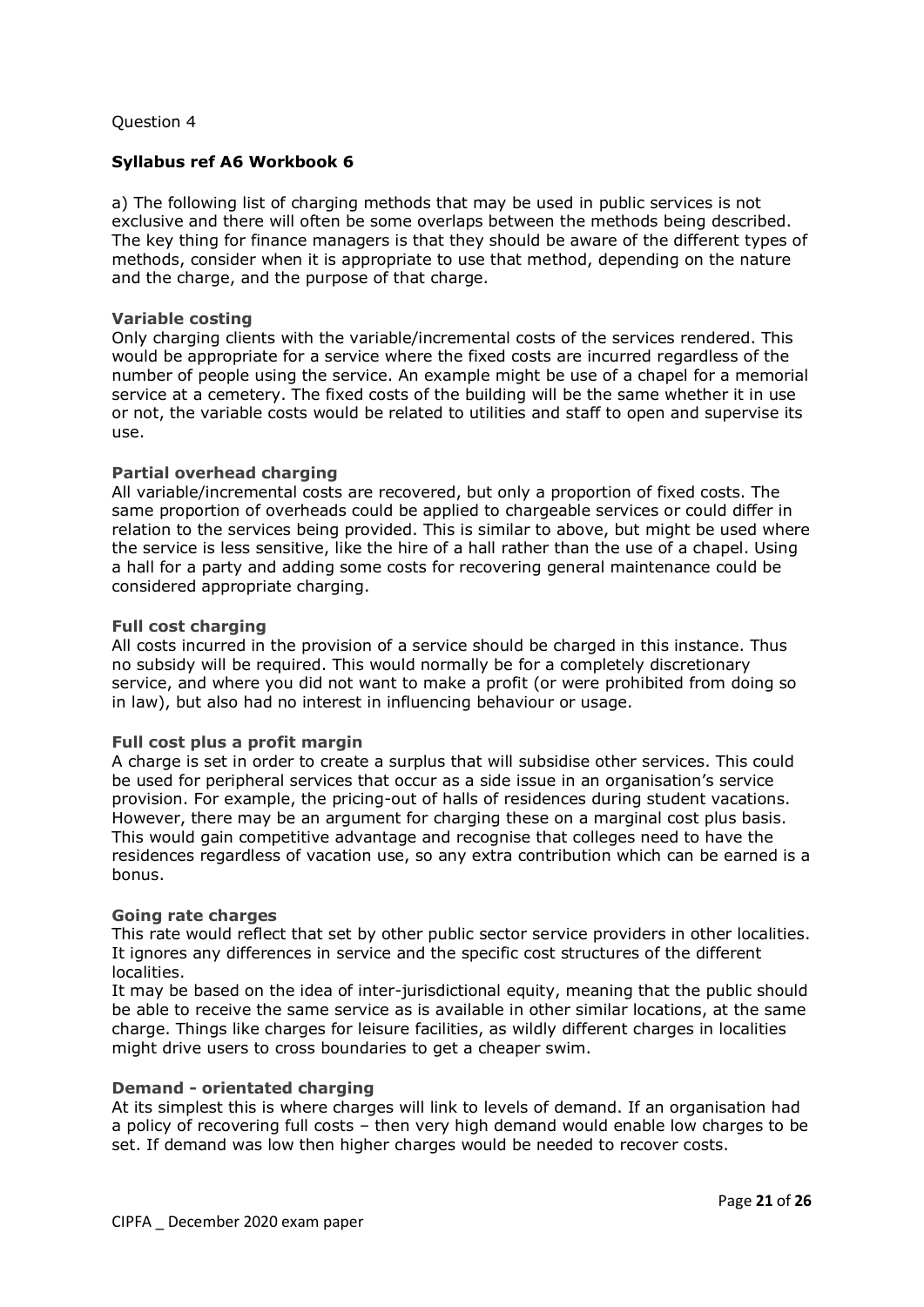#### **Charges dependent on service need**

In developing charging policies and choosing methods of pricing, organisations will need to consider the impact of their charges on the outcomes they are trying to achieve for their communities. This is particularly the case with social care charges which have a direct impact on vulnerable members of society. Another example would be the use of free swimming to try and encourage children to be more active and reduce obesity.

#### **Minimum standards**

Minimum standards could be set and provided free for the public. If individuals wished a higher level of service they could pay some form of charge for this. Charges could therefore be used to finance discretionary increases in service provision. Many local authorities apply this principle to domestic refuse collection: normal household refuse is collected free of charge, but bulky items require a special collection for which there is a charge.

#### **Customised value-added model**

This could be applied where there is substantial discretion shown by service users in deciding how they wish their service to be provided. An organisation could for example provide 'gold/silver/bronze' levels of service for corresponding gold/silver/bronze prices or charges.

#### **Differential pricing**

This is similar to the private sector, where different prices are set for different customers to help drive different behaviours. For example, peak/off peak, adult/child, disadvantaged/advantaged.

#### **Penalty pricing**

Higher prices may be set in order to reduce the number of people using a facility. The London congestion charge illustrates this idea and is set to discourage driving of polluting vehicles. The opposite behaviour is encouraged, whereby electric vehicles do not pay the congestion charge.

#### **Subsidised pricing**

This could be used where the public sector body wishes to promote a service and encourage users of the service. An example of this may be the charges set for recreational facilities in a bid to promote good health.

## **½ mark per pricing method identified. ½ mark per appropriate service identified for that kind of pricing method, 1 mark per reason why the method is appropriate for that service to gain full marks.**

**Maximum 10 marks**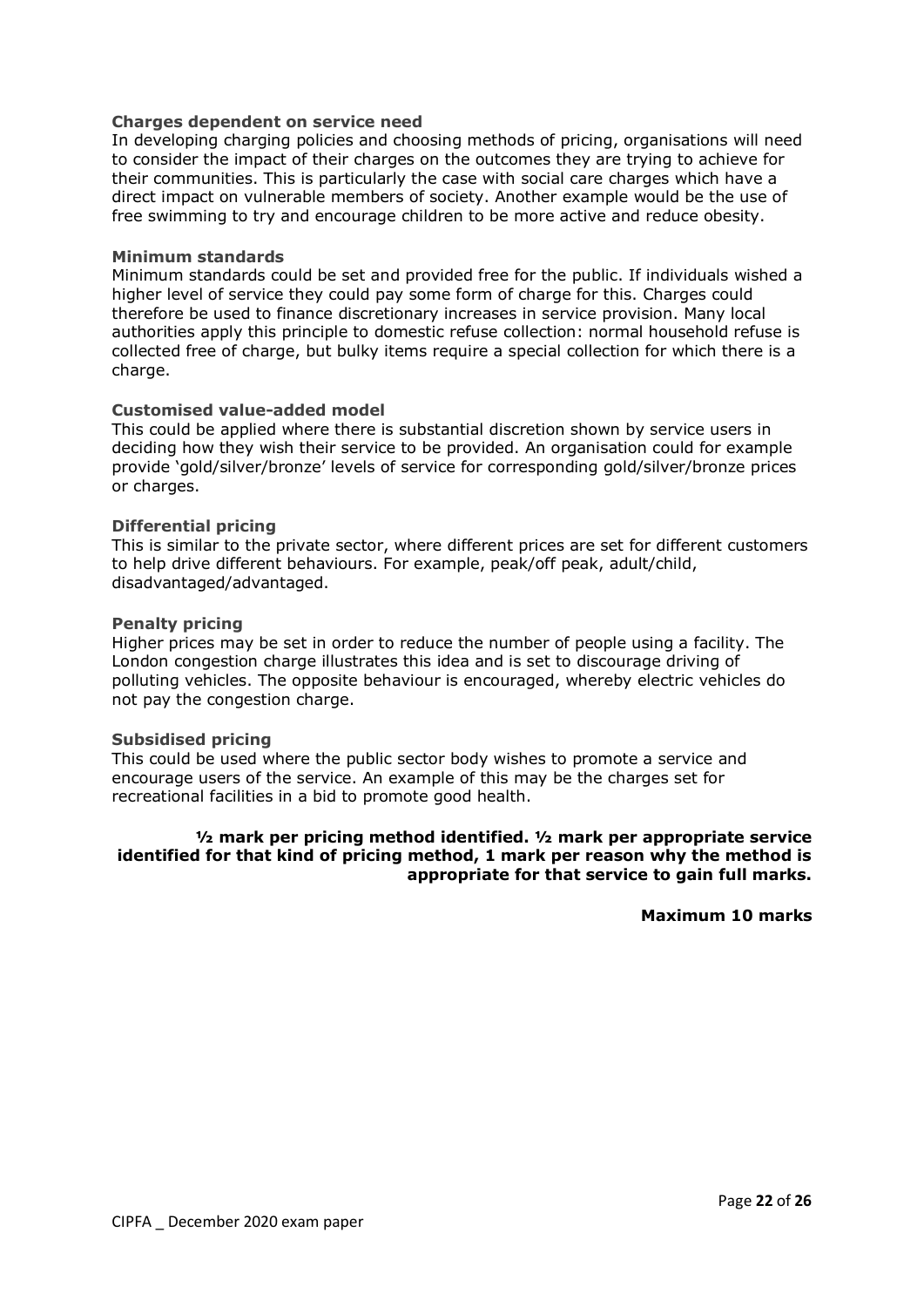## **Syllabus Ref A5 Workbook 5**

a) Candidates can use any capital project – real of fictitious – and should give a brief description of the project such as:

Building a school Cost: £25.5 million Duration: 18 months Partners: Education Funding Authority(EFA-public), ABC Academy Trust (private), XYZ Construction (private) Assuming the building is commissioned jointly by EFA and ABC, operated by ABC over 50 years, and owned and maintained by XYZ.

## **Up to 2 marks for outlining a project and assumptions**

b) The risks identified by candidates may vary from the examples given below, but the reasoning should focus on which partner the candidate believes should own the risk based on their ability to control it, benefit from it, and / or their legal responsibility. It is likely that some risks will not be solely the responsibility of one partner.

| <b>Risk Type</b>              | <b>Risk</b>                                                                 | <b>Who</b>                             | <b>Why</b>                                                                                                                                                                                                                                                                                                                                                                         |
|-------------------------------|-----------------------------------------------------------------------------|----------------------------------------|------------------------------------------------------------------------------------------------------------------------------------------------------------------------------------------------------------------------------------------------------------------------------------------------------------------------------------------------------------------------------------|
| Design                        | Does not meet user<br>requirements                                          | <b>ABC</b><br><b>EFA</b>               | The end user and other interested party<br>approves design as it needs to be fit for<br>their purposes, the builder will not be<br>involved in using the end product.                                                                                                                                                                                                              |
| Construction &<br>development | Late delivery and<br>over budget                                            | <b>XYZ</b>                             | Builder bears the risk as they should have<br>control over this stage, and it is their<br>responsibility to agree a budget and<br>timetable that they can achieve.                                                                                                                                                                                                                 |
| Performance                   | Services not available<br>when required or of<br>an appropriate<br>standard | <b>ABC</b><br><b>EFA</b><br><b>XYZ</b> | Operator bears most of the risk as they<br>have control over service delivery.<br>EFA bears some risks as they have ultimate<br>statutory responsibilities for ensuring<br>availability of appropriate educational<br>facilities.<br>Builders bear some risk initially, linked to<br>delivering the building on time, but also to<br>an appropriate standard so it is fit for use. |
| Operating cost                | Cost overrun                                                                | <b>ABC</b>                             | The Academy Trust is responsible for<br>operating costs once the building is<br>operational.                                                                                                                                                                                                                                                                                       |
| Variability of<br>revenue     | Variable performance<br>resulting in variable<br>revenue                    | <b>ABC</b>                             | The operator bears this risk as they are<br>responsible for the day to day use of the<br>facilities, including letting of the spare<br>capacity, and income generated from<br>evening use such as sports facilities and hall<br>hire.                                                                                                                                              |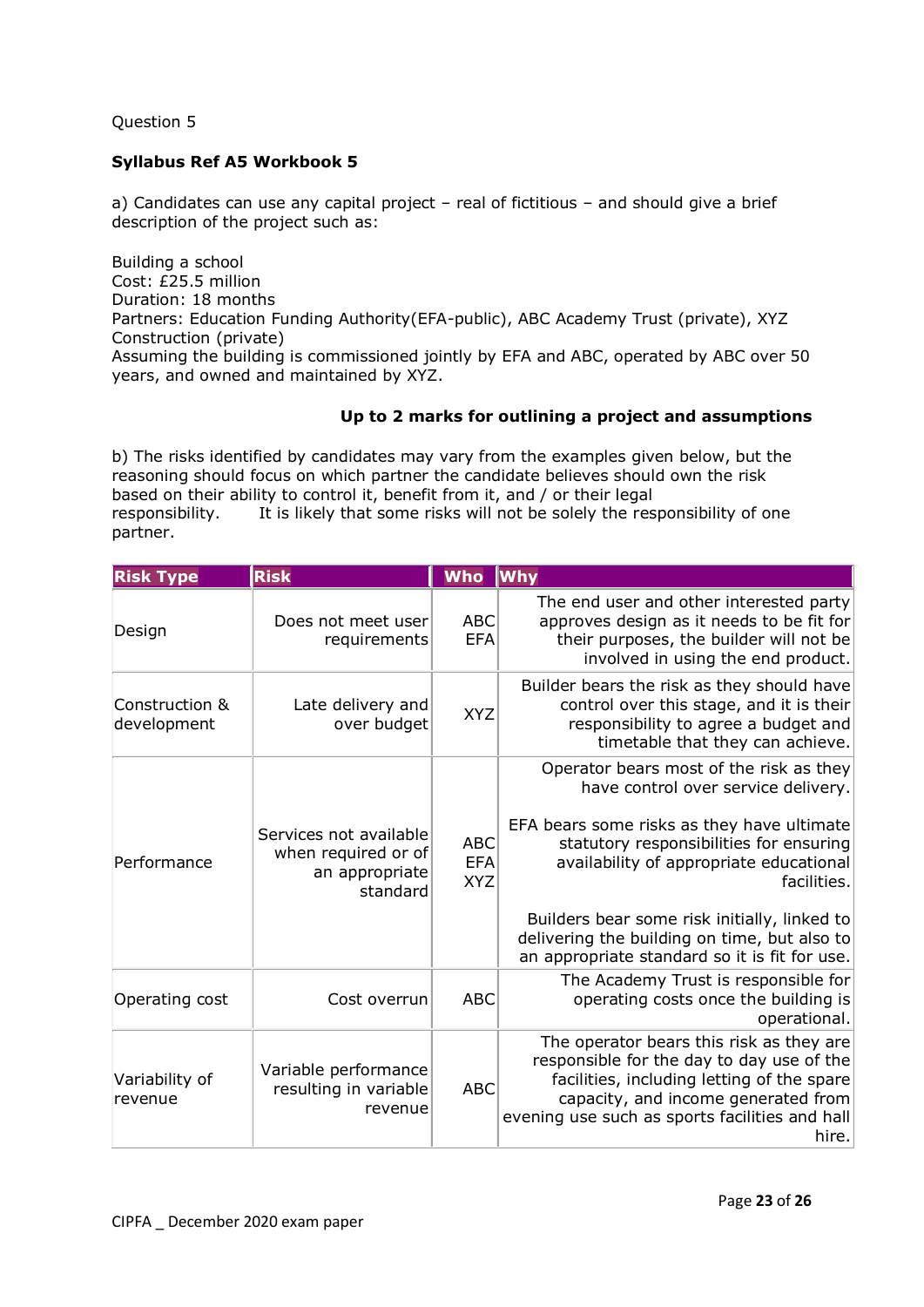| Termination                  | PFI not viable                                        | <b>XYZ</b>               | The original bid for construction by the<br>builder should be sufficient to deliver the<br>building as an operational asset for the<br>Academy. If they fail to do this, the risk and<br>consequences should be borne by them.                                                                                                |
|------------------------------|-------------------------------------------------------|--------------------------|-------------------------------------------------------------------------------------------------------------------------------------------------------------------------------------------------------------------------------------------------------------------------------------------------------------------------------|
| Technology &<br>obsolescence | Out of date service<br>facilities                     | <b>ABC</b><br><b>XYZ</b> | The operator is responsible for the content<br>of the building. The builder is ensuring the<br>facilities that are built into the building -<br>wiring, telephony, heating arrangements,<br>toilets etc. are suitable for the users of the<br>building over the long term and can keep<br>pace with potential changing needs. |
| Residual value               | Assets have no value<br>at the end of the<br>contract | <b>XYZ</b>               | The owner bears this risk as although they<br>may not be able to control market value,<br>they can control the condition of the<br>building, and will ultimately benefit from the<br>residual value of the land and building.                                                                                                 |

The other issue to consider in such analysis is how the retained risks could be managed. The usual procedure would be to follow the "Four Ts" approach – treat, tolerate, transfer or terminate.

## **½ mark per risk identified, ½ mark for allocation and 1 mark explanation why (6 marks)**

c) PPP has continuing appeal for several national Governments on the basis of the strong interrelationship between public sector investment and private sector achievement and success. The ability for Government's to achieve both public service objectives and support the growth of the economy through the mechanism of PPP has been accepted by many countries. The challenge is one of implementation, how best to ensure that the twin objectives are satisfactory to all parties.

The PPP mechanism is, however, complex and moreover, it can be a time consuming process with no guarantee of success. The response by some Governments has been to address these obstacles head on. The UK, Japan and Canada are examples were a persistence has been shown in trying to adapt the PPP, and in particular the PFI mechanisms, for their contribution to increase. PPP has not yet achieved the status of a 'panacea' for addressing public service ills as its market is still relatively small but it is true to say that its contribution to public services worldwide is a net positive and likely to increase.

## **Up to 2 marks for discussion**

#### **Maximum 10 marks**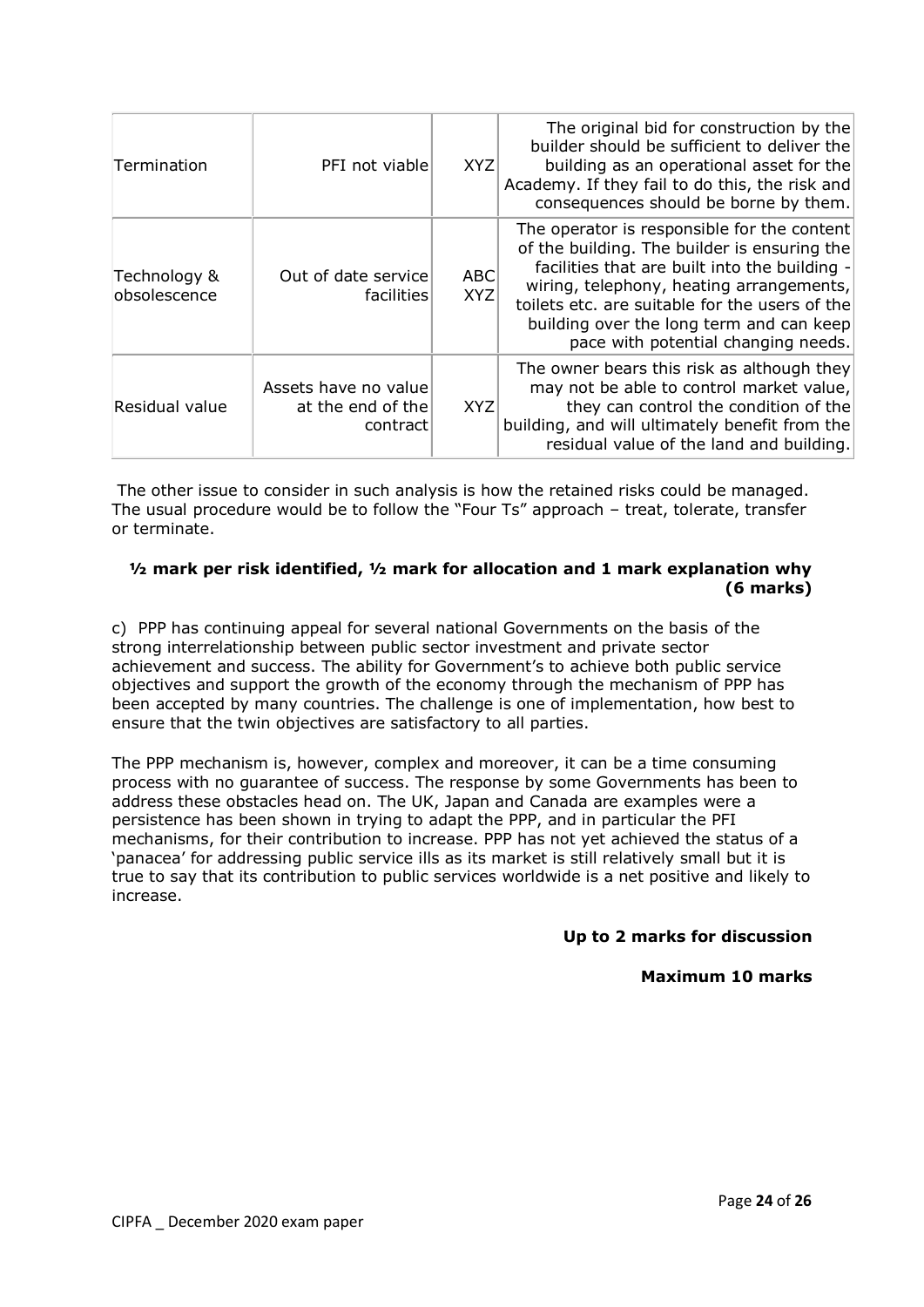## **Syllabus reference A2 WB2**

#### A.

i) One of the key questions that has perplexed donors is how to ensure that their donor funds achieve its intended objectives. A key concept in this debate is the **fungibility** of money which is concerned with funds intended for one purpose being used for a different purpose. The concept is best explained by a simple example:

Let us consider a university student who has a fixed budget and has set aside a sum of money for books in the second term. It is a friend's birthday and they would like to buy them a nice present. The student knows if they write and ask their parents for some money to buy a birthday present the answer will be no. However, if they ask for books for the second term the answer is likely to be yes. So the student asks their parents for some book money and the reply comes back that the parents will purchase the books required and send them to the student. The student can now use the money initially put aside for books to buy a birthday present – so the money is fungible, being used for a different purpose than originally intended.

A similar situation can occur internationally where aid provided to improve health, by building a new hospital, may actually be used to purchase arms for military forces. Although an extreme example, such fungibility of aid funds of course means that the donated financial aid is not meeting the donor's intended purpose.

#### **Up to 2 marks for clear explanation**

#### ii) **Corruption risks**

It could be argued that aid is 'useless' if the government of the recipient is corrupt. Noone denies that corruption in developing countries can sometimes lead to aid money or resources going missing. But the answer is not giving less, but giving smarter. One way of reducing the danger of corruption is to donate to programmes that do not deal in valuable goods that officials could divert. Another is to give to charities with strict distribution controls and robust impact assessments, ensuring that their work is actually making a difference rather than simply lining a few pockets. For example, Against Malaria Foundation (AMF) is particularly careful to avoid and discourage corruption while carrying out its distributions. AMF does this by:

- Receiving and reviewing requests for mosquito nets from local ministries of health.
- Carrying out pre-distribution surveys to establish the number of nets needed.
- Working with local health leaders to educate populations on all elements of malaria prevention, including the correct use of malaria nets.
- Purchasing the nets and delivering them (through its distribution partners). It also provides independent supervisors to ensure that the nets are not misappropriated and go to the people who need them.
- Monitoring local malaria rates, and carries out post-distribution surveys to monitor the use and condition of the nets.
- (Depending on the outcomes of these surveys) providing further malaria education and additional nets as needed.
- Publishing its pre- and post-distribution reports